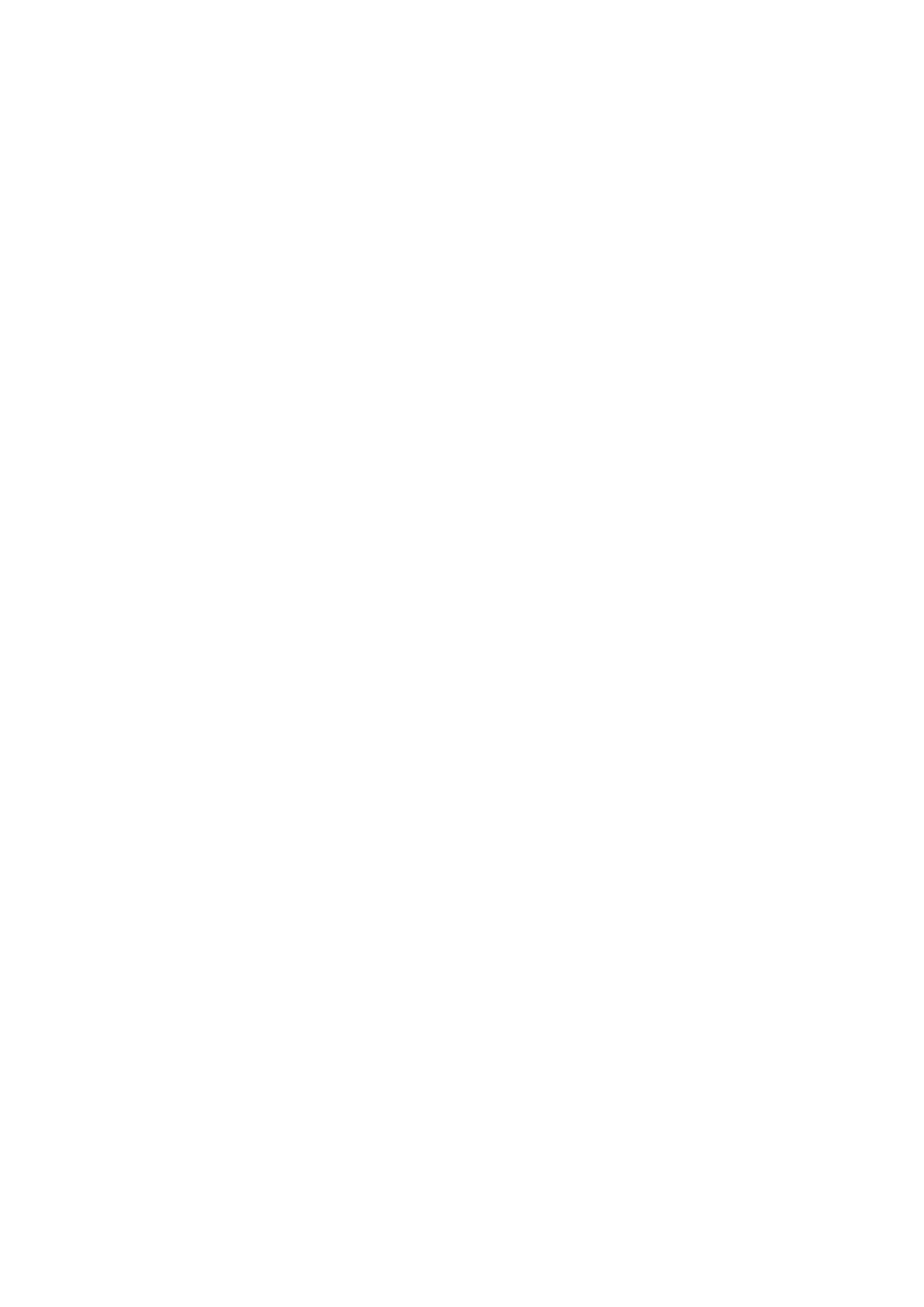# **Contents**

|    |       | 1. Personally experienced unacceptable behaviours during term in office 4 |  |
|----|-------|---------------------------------------------------------------------------|--|
| 2. |       |                                                                           |  |
| 3. |       |                                                                           |  |
|    |       |                                                                           |  |
| 5. |       |                                                                           |  |
|    | 18.1. |                                                                           |  |
|    | 18.2. |                                                                           |  |
|    | 18.3. |                                                                           |  |
|    | 18.4. |                                                                           |  |
|    | 18.5. |                                                                           |  |
|    | 18.6. | Witnessed 'Other' Unacceptable behaviours between Councillors23           |  |
|    | 18.7. | Witnessed Discriminatory Behaviours between Councillors and Officers26    |  |
|    | 18.8. | Witnessed 'Other' Unacceptable Behaviours (Councillors and Officers)27    |  |
|    |       |                                                                           |  |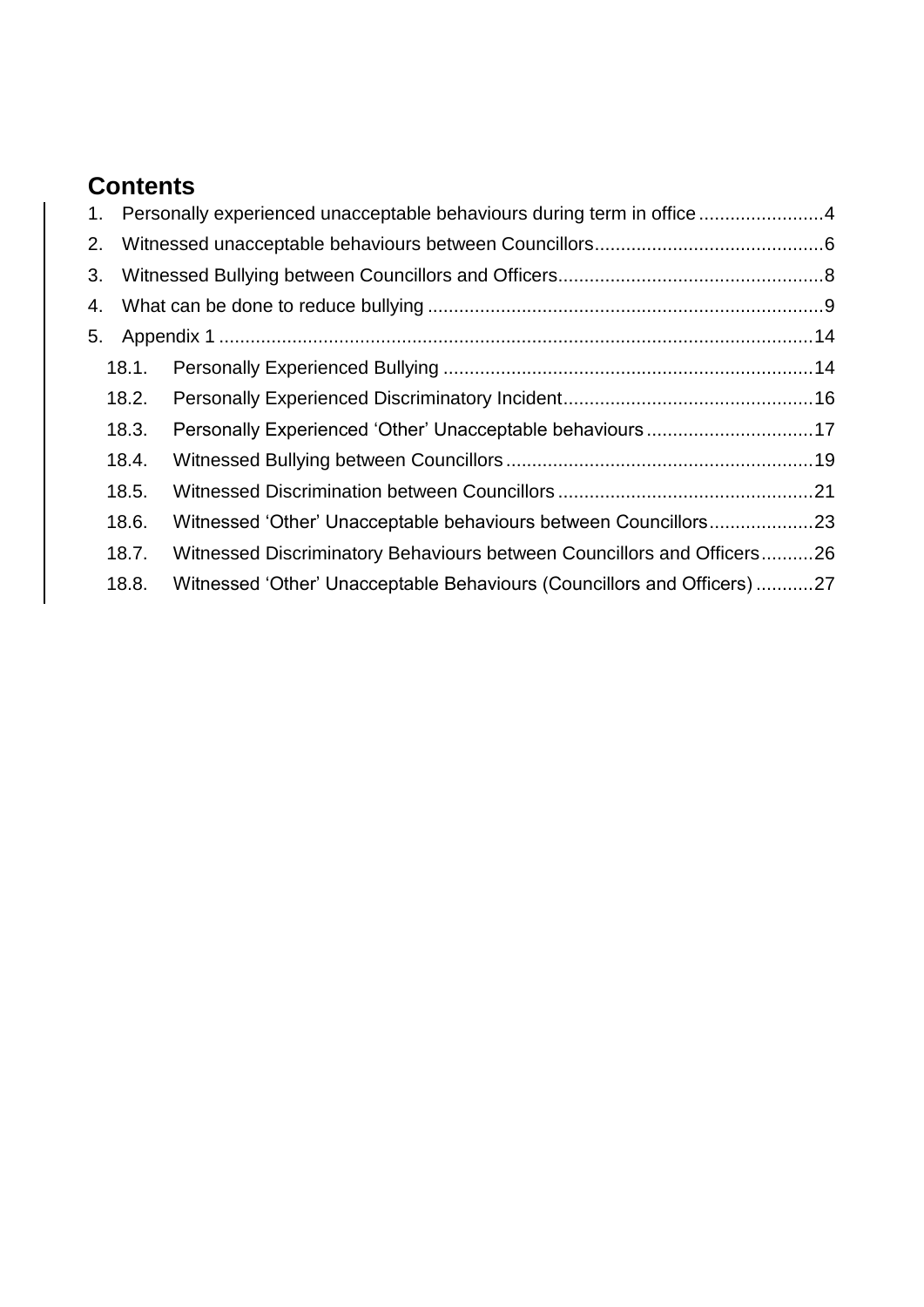# <span id="page-3-0"></span>**1. Personally experienced unacceptable behaviours during term in office**



A substantial proportion of respondents (up to 38% in total) confirmed that they have personally experienced various types of unacceptable behaviours in the last year. In total, as many as 15 out of 39 respondents or 38% indicated that they have personally experienced bullying during their last year in office.

A much lower proportion and number confirmed that they experienced discriminatory (21%) and/or other unacceptable behaviours (26%)



Only a small proportion (27% and 38%) of respondents who experienced various unacceptable behaviours reported these incidents. The majority have chosen not to do so. Just over a quarter (27%) who experienced bullying reported it. In comparison a slightly higher proportion (38%) of those who experienced 'Other' unacceptable behaviours confirmed doing so. None of those who (100%) experienced discriminatory behaviours reported the incident.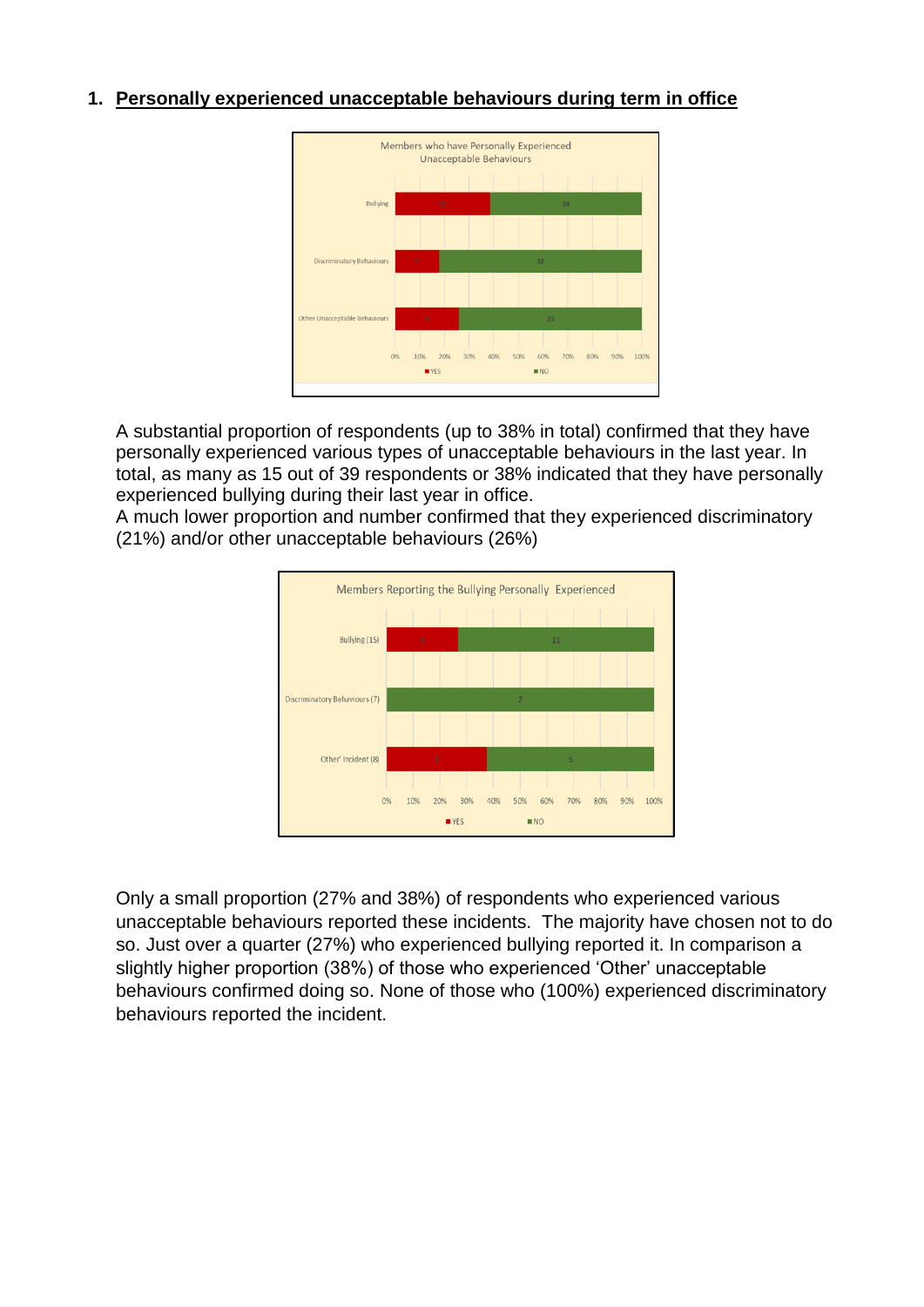

The results in the Chart above show that not all of those who report unacceptable behaviours they experienced have taken matter to the Monitoring Officer. Only 3 out of 4 or 75% of these respondents reported the incident to the Monitoring Officer. One of these respondents have chosen not only to report the incident to the Monitoring Officer but have resorted to other avenues. One other respondent had chosen to report incident experienced using a different avenue.

Most of those (2 out of 3 or 67%) who experienced 'Other' unacceptable behaviours reported to the Monitoring Officer. In addition to reporting to the Monitoring Officer, some respondents also report 'Other' unacceptable behaviour incidents to other avenues shown above.



The majority of those who reported unacceptable behaviours that they experienced confirmed that they were happy with how it was dealt with. Only a few respondents indicated a negative response.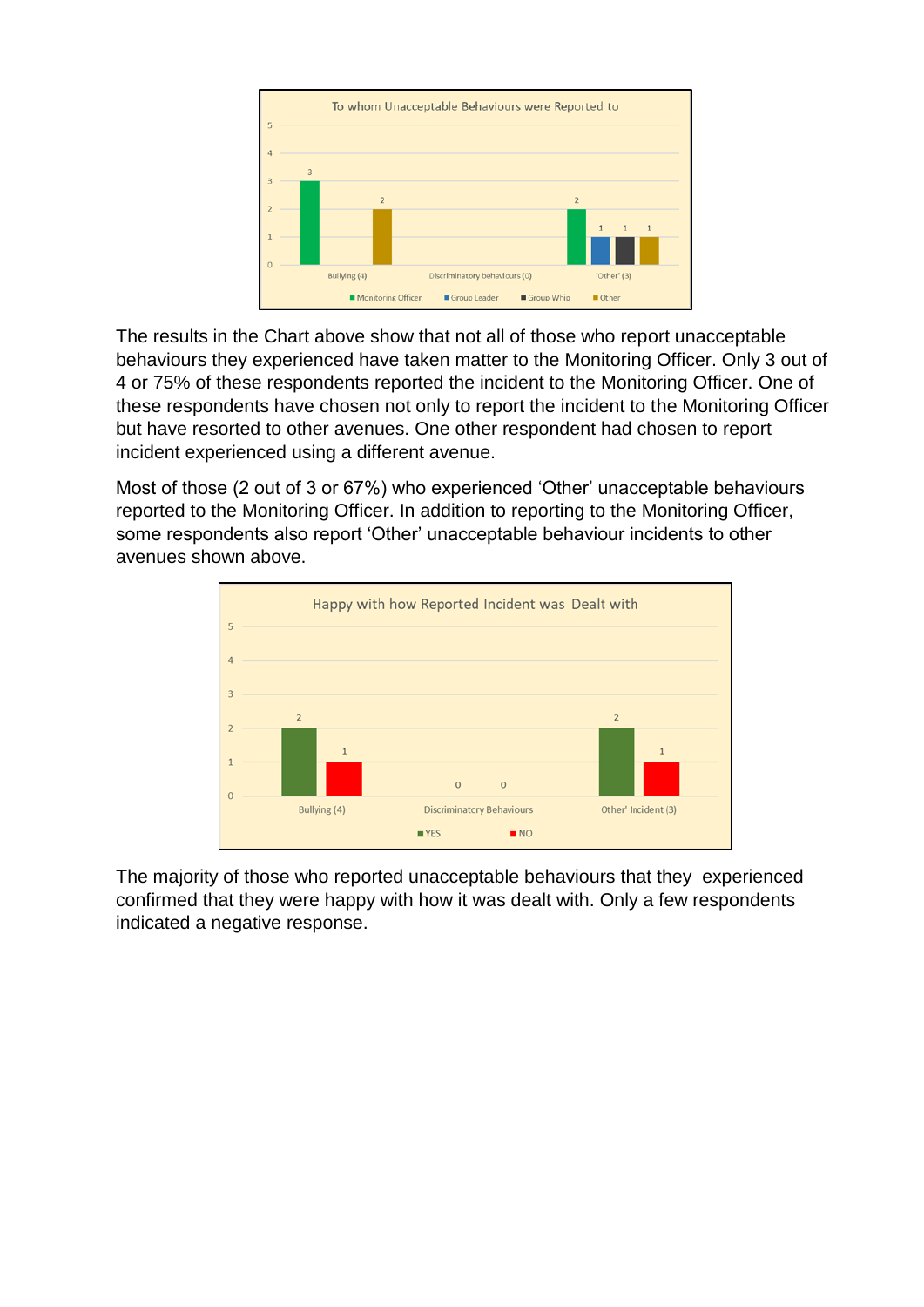# <span id="page-5-0"></span>**2. Witnessed unacceptable behaviours between Councillors**



A substantial proportion of Members confirmed that they have witnessed unacceptable behaviours between Councillors. As many as 17 out of 43 respondents (40%) indicated that they witnessed bullying incidents between Councillors. A much lower number 5 out of 43 (12%) have witnessed discriminatory behaviours or 'Other' unacceptable behaviours between Councillors.

It must be noted that the figures on the number and proportion of those who have witnessed (40%) bullying incidents between Councillors is slightly higher compared to those Members (38%) who confirmed that they have personally experience bullying. This suggests that some unacceptable behaviours may not necessarily be regarded as bullying by those who experienced it but could be perceived as a bullying by those witnessing it. These results also suggest that more work needs to be done to enable Members to recognise and identify bullying behaviours.



Only a small proportion of Members who have witnessed bullying (24%) and discriminatory behaviours (20%) between Councillors confirmed that they reported the incident they witnessed. A greater proportion of Councillors of who witnessed 'Other' unacceptable behaviours stated that they have reported the incident (60%) compared to those who did not (40%).

It must be noted that the figure on those who reported bullying that they have personally experienced (27%) is higher when compared to those that reported bullying that they witnessed (24%). However, the results show that a substantial proportion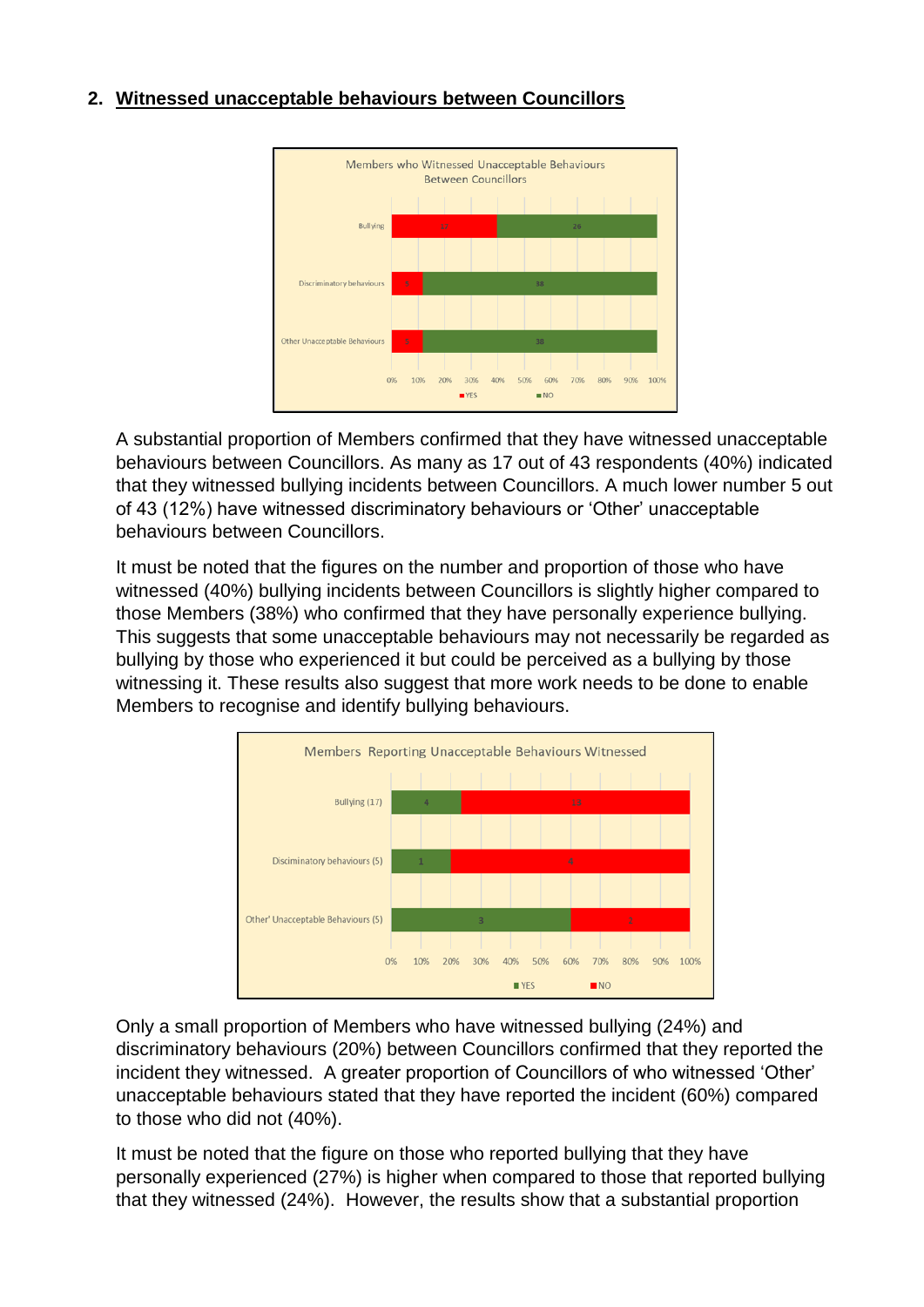(73% -76%) chose not to report these incidents. More work may need to be done to explore the reasons why Members who have personally experienced or witnessed bullying incidents did not report these incidents as well as encourage them to report these incidents.



Those Members who reported the unacceptable behaviours they witnessed confirmed that they not only reported these incidents to the Monitoring Officer but to other responsible Officers or individuals within their Political Group and to other Officers they have chosen to take the matter to. No information was provided as to whom the discriminatory incident was reported to.

Furthermore, the results above also show that not all of those who have witnessed bullying incidents and other unacceptable behaviours between Councillors reported these to the Monitoring Officer. Only half of the bullying incidents ( 2 out of 4 or 50% of total) were reported to the Monitoring Officer, while others have chosen to report instead to the Group leader or the Group Whip. None of the 'Other' unacceptable behaviours witnessed were reported to the Monitoring Officer. These results suggest that more work may need to be done to encourage Members to report bullying and any other unacceptable behaviours to the Monitoring Officer as well as the relevant officers in their Political Group.



The vast majority of members who reported the unacceptable behaviours that they witnessed were happy with how the incidents were dealt Only one (1) respondent was not happy with the how the 'Other' incident' was dealt with.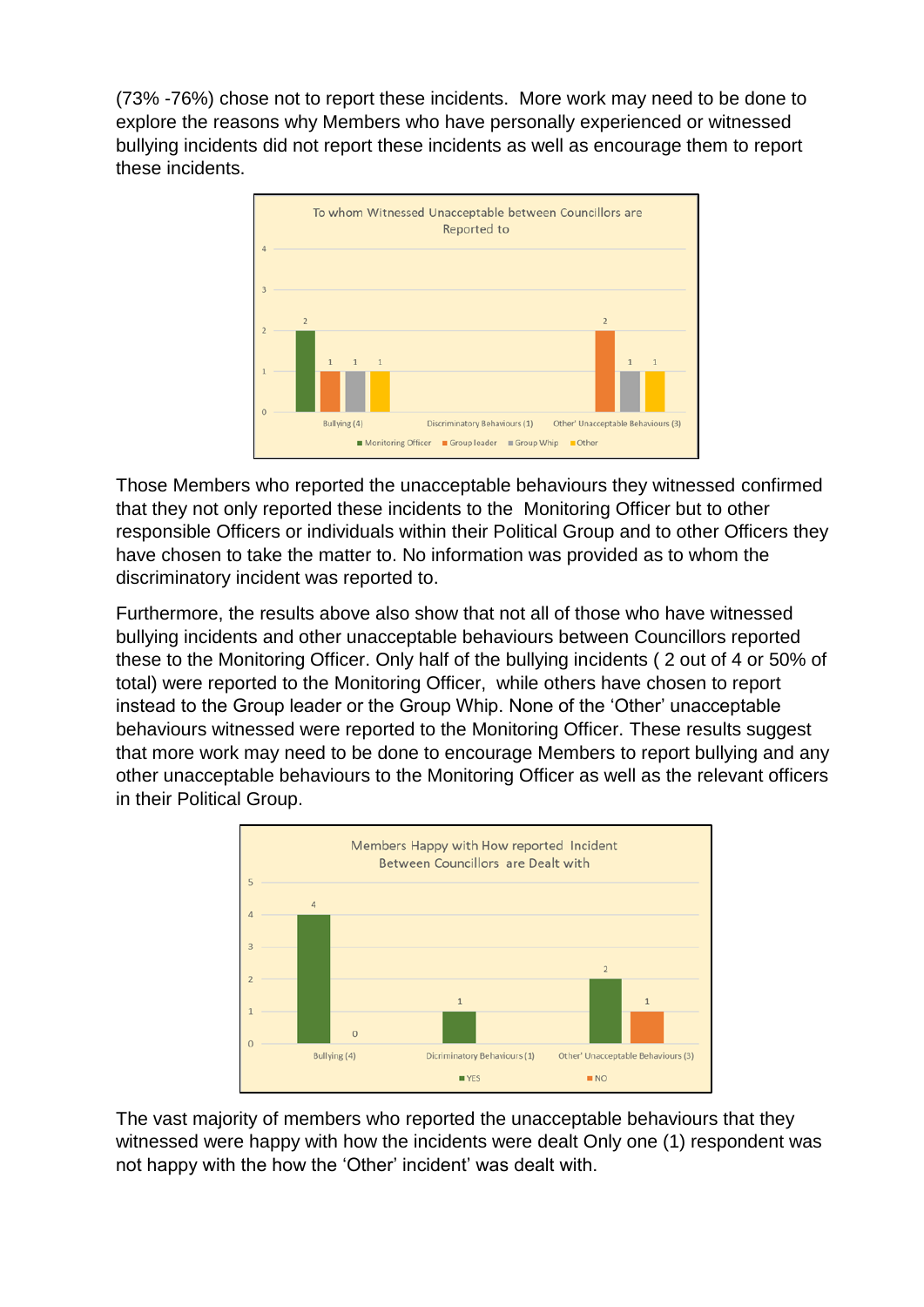# <span id="page-7-0"></span>**3. Witnessed Bullying between Councillors and Officers**



Only a very small number and proportion of Members confirmed that they have witnessed various unacceptable behaviours between Councillors and Officers. Only 5 out of 43 respondents (12% of total) confirmed that they had witnessed such bullying incidents. A comparatively smaller number and proportion indicated that they witnessed discriminatory (2%) and 'Other' (5%) unacceptable behaviours between Councillors and Officers.



A substantial proportion of those who witnessed unacceptable behaviours between Councillors and Officers confirmed that they reported these incidents. The majority of those (3 out of 5 or 60%) who have witnessed these also confirmed that they reported these incidents. A smaller number (2 out of 5 or 40%) stated that they did not report the incident they have witnessed.

All other respondents who witnessed 'Discriminatory' and 'Other' unacceptable behaviours between Councillors and Officers did not report these incidents. Further work needs to be done to explore reasons why as well as encourage Members to report unacceptable behaviour incidents that they witness between Councillors and Officers.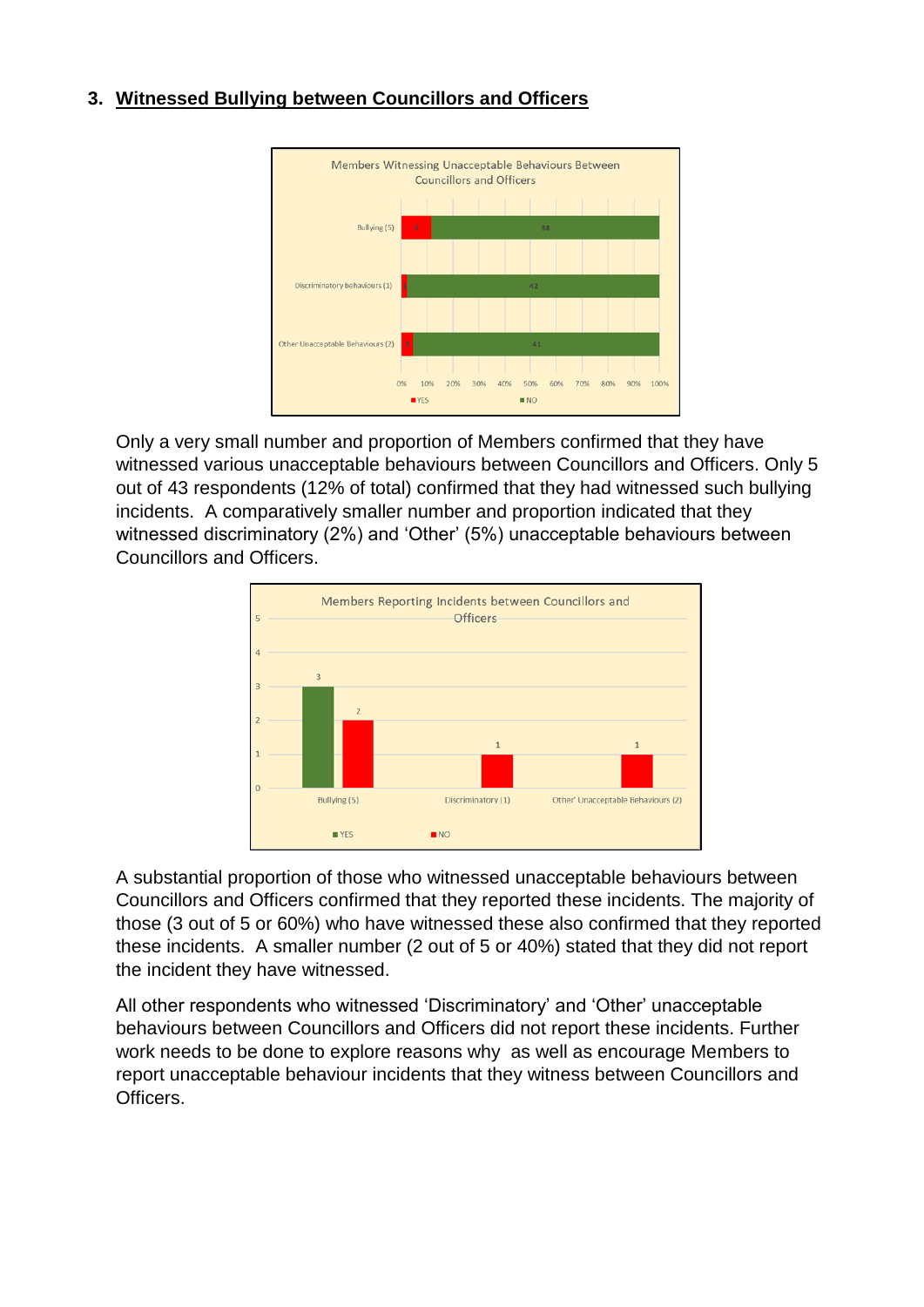

A small number and proportion of those who witnessed unacceptable behaviours have reported these to the Monitoring Officer and other relevant officers in their Political Group. More specifically only 1 who witnessed bullying incidents between Councillors and Officers reported this to the Monitoring Officer. Others reported to other avenues they felt appropriate.

The majority of the Members who witnessed the bullying incident between Councillors and Officers were happy with how the incident was dealt with. Only one respondent gave a negative response.

# <span id="page-8-0"></span>**4. What can be done to reduce bullying**

| <b>Ser</b> | <b>Suggestion</b>                                                                                               | <b>Monitoring Officer's</b><br><b>Comment</b>                                                                                                                                                                                                                                                                                                                                                                                                                                                           |
|------------|-----------------------------------------------------------------------------------------------------------------|---------------------------------------------------------------------------------------------------------------------------------------------------------------------------------------------------------------------------------------------------------------------------------------------------------------------------------------------------------------------------------------------------------------------------------------------------------------------------------------------------------|
| (1)        | Suspend or eject offenders (Con)                                                                                | Formal sanctions for<br>breaches of the Code of<br>Conduct may only be<br>imposed after a complaint<br>is considered by a<br><b>Hearing Sub Committee</b><br>and there is a finding of<br>breach. Then a sanction<br>can be imposed in<br>accordance with the law<br>and national guidance.<br><b>Political Group Leaders</b><br>may consider<br>withdrawing the party<br>whip or suspension from<br>the group but they are<br>likely to have their own<br>party rules in relation to<br>these actions. |
| (2)        | Whips need to stamp out bad practices.<br>Strong Standards and ethics policing the<br>code of conduct (Lib Dem) | The new statutory duty<br>on Group Leaders to<br>promote high standards<br>of conduct within their                                                                                                                                                                                                                                                                                                                                                                                                      |

a. Greater penalties for bullying and unacceptable behaviours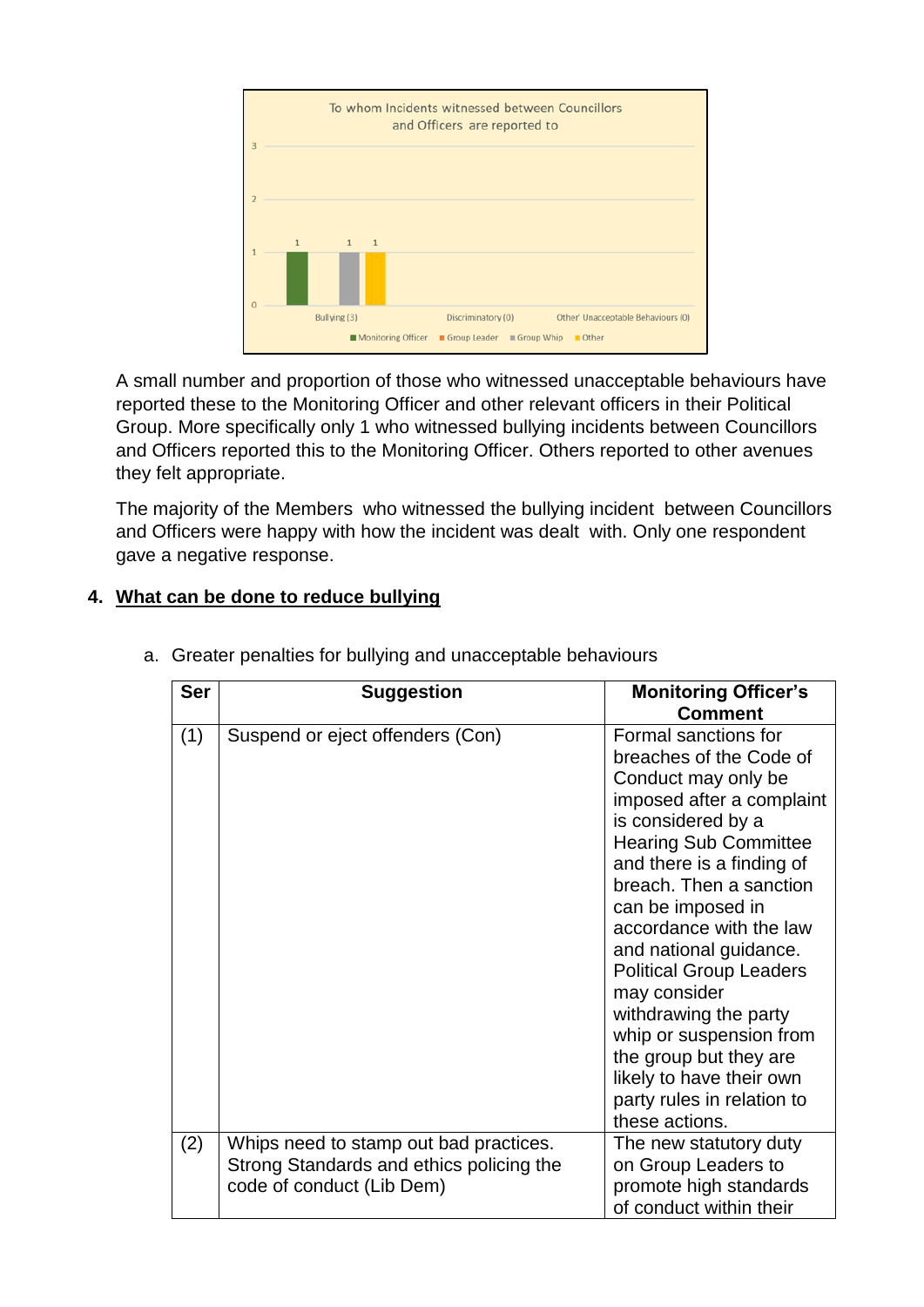| <b>Ser</b> | <b>Suggestion</b>                                                                         | <b>Monitoring Officer's</b>                           |
|------------|-------------------------------------------------------------------------------------------|-------------------------------------------------------|
|            |                                                                                           | <b>Comment</b>                                        |
|            |                                                                                           | group should assist with<br>this.                     |
| (3)        | Temp suspension from following meeting                                                    | There is no legal power                               |
|            | (Con)                                                                                     | to impose this in                                     |
|            |                                                                                           | accordance with the law.                              |
| (4)        | Better enforcement of policies and                                                        | This requires complaints                              |
|            | procedures on bullying and unacceptable<br>behaviours (Con)                               | to be made in relation to<br>actual breaches of the   |
|            |                                                                                           | Code of Conduct, not just                             |
|            |                                                                                           | perceived breaches.                                   |
| (5)        | The group Leader should be informed (Lab)                                                 | Agreed.                                               |
| (6)        | Parties need to be bolder in refusing to                                                  | Agreed.                                               |
|            | approve and select candidates with a record                                               |                                                       |
|            | of bad behaviour. (Lib Dem)                                                               |                                                       |
| (7)        | Whilst I respect that everyone is entitled to a                                           | Officers are not                                      |
|            | view, when Councillors use their platform to                                              | responsible for the                                   |
|            | attack those with protected characteristics,                                              | behaviour of individual                               |
|            | Officers do need to step in and I do feel that<br>my concerns have been ignored by Senior | cllrs. Having said that,<br>officers would normally   |
|            | Officers in the Council. (Lab)                                                            | challenge unacceptable                                |
|            |                                                                                           | behaviour outside of the                              |
|            |                                                                                           | meeting. Group leaders                                |
|            |                                                                                           | and Whips and other                                   |
|            |                                                                                           | group members and the                                 |
|            |                                                                                           | Chair of the meeting may                              |
|            |                                                                                           | also take action. However<br>a public decision making |
|            |                                                                                           | meeting is not always the                             |
|            |                                                                                           | appropriate place to seek                             |
|            |                                                                                           | to challenge behaviour.                               |
|            |                                                                                           | A difficult situation can                             |
|            |                                                                                           | quickly escalate to an                                |
|            |                                                                                           | even worse one.                                       |
| (8)        | Tighten up the policies /procedures (Con)                                                 | I am not sure what is<br>proposed.                    |
| (9)        | Measures are sufficient and already in                                                    | This may refer to an                                  |
|            | place, however following a complaint at the<br>highest level a complaint was not taken    | incident where there was<br>no breach of the Code of  |
|            | forward as requested. this deters people                                                  | Conduct.                                              |
|            | from making complaints in the future. (Con)                                               |                                                       |
| (10)       | Bullies should always be reported for that                                                | Agreed.                                               |
|            | obnoxious behaviour (Lab)                                                                 |                                                       |
| (11)       | Deal properly with persistent offenders                                                   | The processes are in                                  |
|            |                                                                                           | place for this where                                  |
|            |                                                                                           | complaints are made and                               |
|            |                                                                                           | are found to be breaches                              |
|            |                                                                                           | of the Code of Conduct.                               |
|            |                                                                                           | One Cllr was suspended                                |
|            |                                                                                           | from office twice during<br>the last Council          |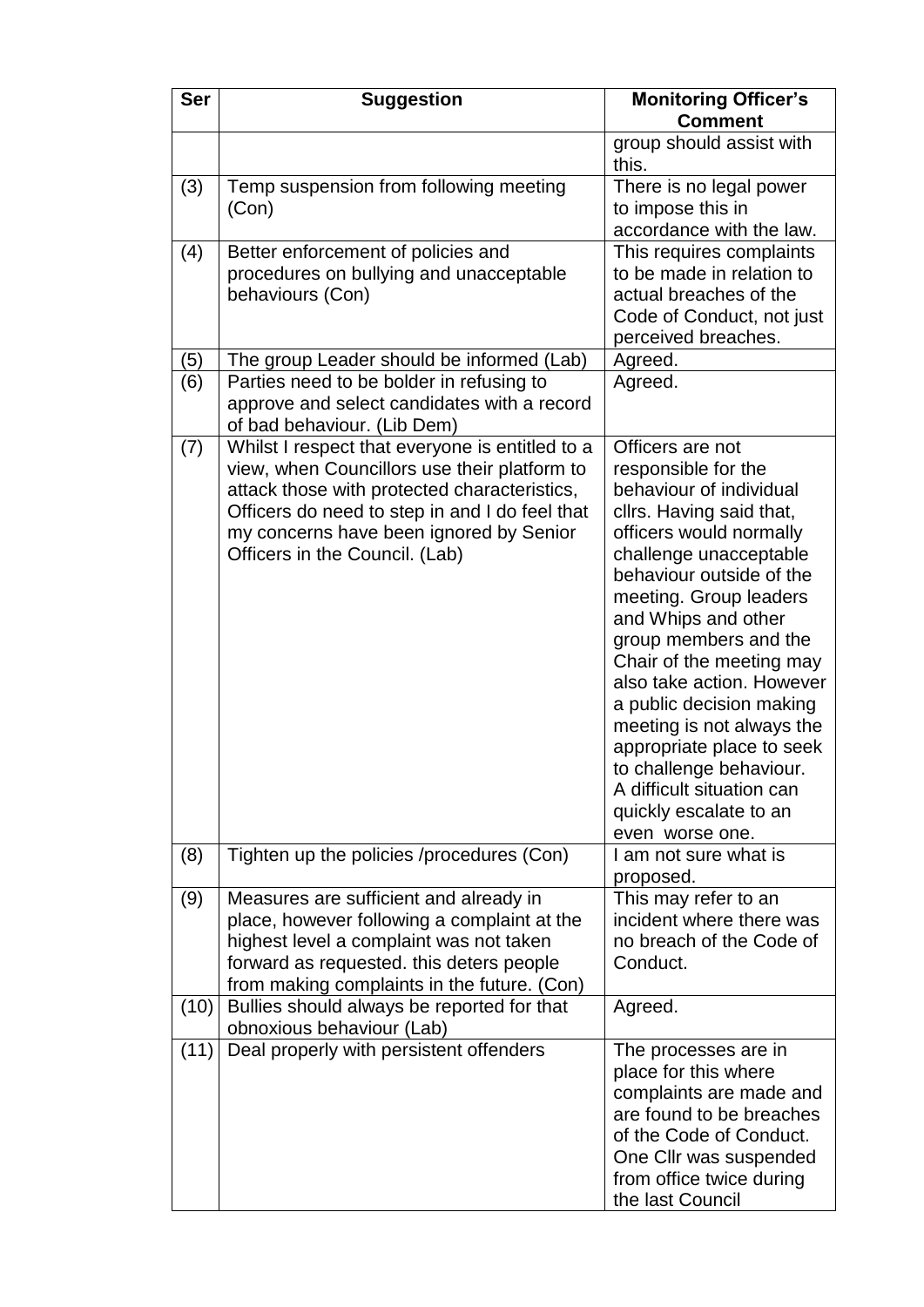| Ser  | <b>Suggestion</b>                                                                                                                                                                                                    | <b>Monitoring Officer's</b>                                                                                                      |
|------|----------------------------------------------------------------------------------------------------------------------------------------------------------------------------------------------------------------------|----------------------------------------------------------------------------------------------------------------------------------|
|      |                                                                                                                                                                                                                      | <b>Comment</b><br>administration, for a<br>longer period the second<br>time                                                      |
| (12) | Actual consequences (Labour)                                                                                                                                                                                         | As above.                                                                                                                        |
| (13) | There is a member of the Council who has<br>been found guilty of bullying at times, and if<br>the authority monitored their behaviour and<br>acted when it's unacceptable, that would<br>probably help stop it (Lab) | As above.                                                                                                                        |
| (14) | Less tolerance. Some councillors get away<br>with far too much. Same in society in<br>general not just the council.                                                                                                  | As above.                                                                                                                        |
| (15) | I think in those circumstances, the person<br>who is guilty of bullying should be dealt with<br>strongly (Lab)                                                                                                       | As above.                                                                                                                        |
| (16) | More involvement with fellow group<br>members. Often it is self-policing within<br>groups and the MO only gets involved when<br>it is different groups. (Con)                                                        | Agreed.                                                                                                                          |
| (17) | Stronger leadership in the chamber (Con)                                                                                                                                                                             | There is a new statutory<br>duty on Group Leaders to<br>promote high standards<br>of behaviour in their<br>group. This may help. |

# b. Greater awareness of relationship building and unacceptable behaviours

| Ser  | <b>Suggestion</b>                                                                                                                                                                                                                                                                                           | <b>Comment</b>                                                                                                                                                                   |
|------|-------------------------------------------------------------------------------------------------------------------------------------------------------------------------------------------------------------------------------------------------------------------------------------------------------------|----------------------------------------------------------------------------------------------------------------------------------------------------------------------------------|
| (18) | Improved awareness amongst new and<br>more senior Members on building effective<br>relationships with colleagues and on various<br>types of unacceptable behaviours. (Con)                                                                                                                                  | Mandatory Code of<br>Conduct training is<br>provided for all members<br>by the Monitoring Officer.<br>The Committee may wish<br>to consider other means<br>of awareness raising. |
| (19) | This is often related to the lack of emotional<br>intelligence displayed by a member. Attack<br>is often the response when being held to<br>account is itself misinterpreted as attack.<br>Greater focus on the issues and avoidance<br>of the more negative aspects of political<br>interchange would help | See previous comment.                                                                                                                                                            |
| (20) | Awareness sessions at the start of term<br>informing all councillors of acceptable and<br>not acceptable behaviours, reinforced by<br>group whips and leaders (Con)                                                                                                                                         | See previous comment.                                                                                                                                                            |
| (21) | If it occurs in a meeting it should be picked<br>up then - that is not the same as a<br>disagreement in council. Members should                                                                                                                                                                             | Meeting Chairs and all<br>members may challenge<br>unacceptable behaviour.                                                                                                       |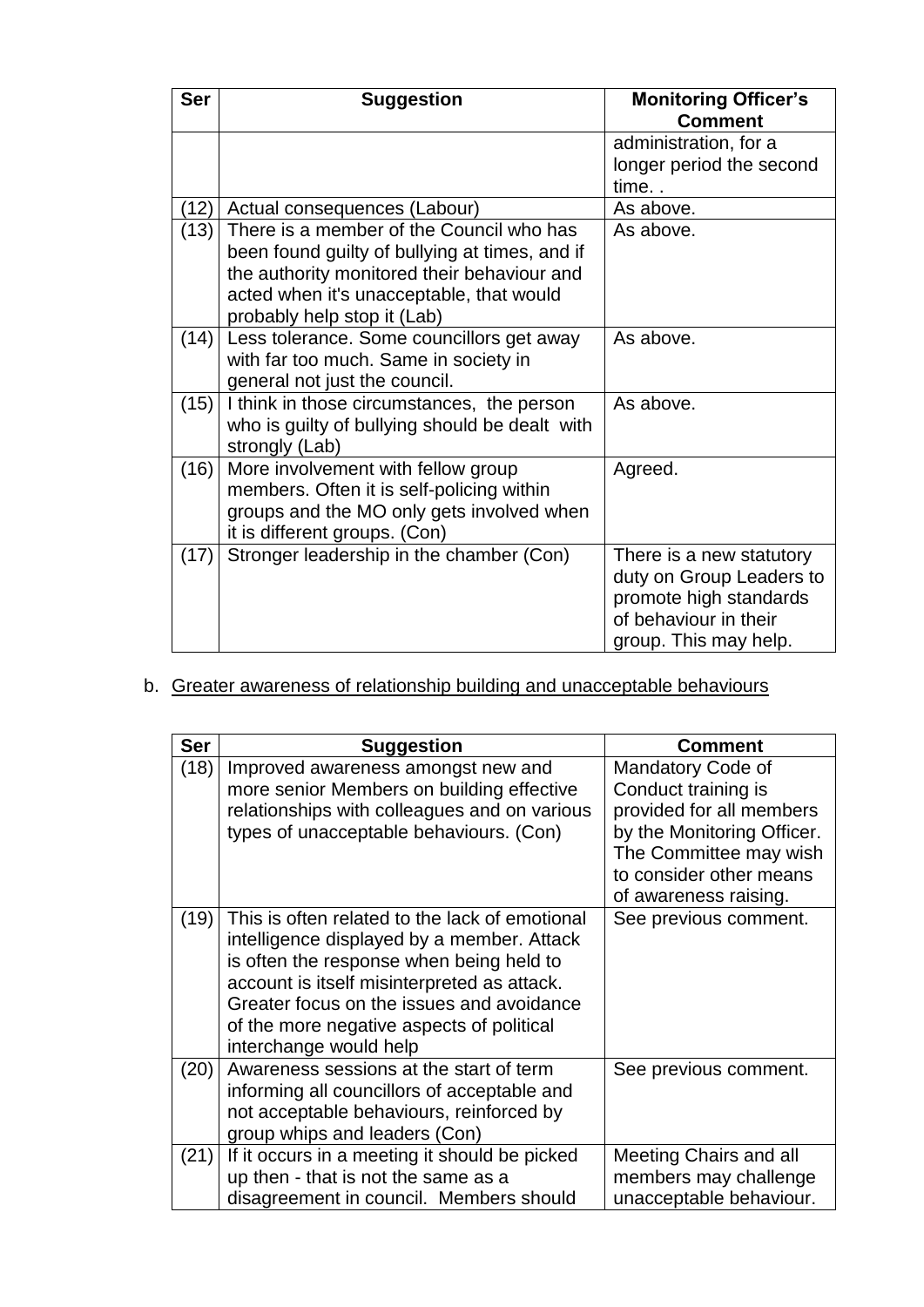| <b>Ser</b> | <b>Suggestion</b>                                                                                                                                                                                                                                                                                                                                                                                                                                                | <b>Comment</b>                                                                                                                                                                   |
|------------|------------------------------------------------------------------------------------------------------------------------------------------------------------------------------------------------------------------------------------------------------------------------------------------------------------------------------------------------------------------------------------------------------------------------------------------------------------------|----------------------------------------------------------------------------------------------------------------------------------------------------------------------------------|
|            | feel they have someone independent that<br>they can trust to talk complaints through too,<br>ideally outside of the council completely<br>(Lab)                                                                                                                                                                                                                                                                                                                  | All members have access<br>to a confidential<br>counselling service and if<br>they wish may contact<br>the Independent Chair or<br>members of Standards<br>and Ethics Committee. |
| (22)       | A frank discussion on bully and<br>discriminatory at induction to fully explain<br>what is bullying behaviour and mandatory<br>discrimination training that they must attend<br>or Groups informed (Labour)                                                                                                                                                                                                                                                      | <b>Mandatory Equalities</b><br>training is provided.<br>Unconscious bias training<br>is "recommended" and<br>available as an E-<br><b>Learning Module</b>                        |
| (23)       | A few senior figures who once held power<br>still live in the past. Newer Cllrs are better.<br>(Con)                                                                                                                                                                                                                                                                                                                                                             |                                                                                                                                                                                  |
| (24)       | Unfortunately I think local government<br>attracts people will big egos and a sense of<br>self importance. This is not all Cllrs but an<br>unpleasant group who ruin the experience<br>for others. Unfortunately, the way to change<br>this is for officers and others to stop treating<br>Cllrs like they are something special and<br>therefore feeding their egos. This would<br>change the culture and stop some thinking<br>they area above reproach. (Con) | Members (not officers)<br>are responsible for their<br>own behaviour.                                                                                                            |
| (25)       | Councillors need training in ways the council<br>works and the opinions are not facts as well<br>as not being able to make accusations that<br>are untrue on social media (Lab)                                                                                                                                                                                                                                                                                  | The mandatory Code of<br>Conduct training session<br>covers how the council<br>works, and the social<br>media protocols (among<br>other things).                                 |
| (26)       | Politics presents unique challenges to<br>treating each other with consideration,<br>because of It's adversarial nature. Having<br>said that, I have always been treated fairly<br>and courteously by members of other<br>political groups. (Lab)                                                                                                                                                                                                                |                                                                                                                                                                                  |
| (27)       | Education in good manners and respect in<br>others and their opinions. (Lab)                                                                                                                                                                                                                                                                                                                                                                                     | Covered in mandatory<br>Code of Conduct session.                                                                                                                                 |
| (28)       | Encouraging members to respect different<br>points of view (Lab)                                                                                                                                                                                                                                                                                                                                                                                                 | See previous comment.                                                                                                                                                            |
| (29)       | No one is perfectbut we should all really<br>listen to each other.                                                                                                                                                                                                                                                                                                                                                                                               | See previous comment.                                                                                                                                                            |
| (30)       | I hope that groups will support their<br>members and we can create a different kind<br>of culture. I personally don't think there is<br>explicit discrimination, or not in my<br>experience, but that is not to say there isn't<br>work to do (Lab)                                                                                                                                                                                                              |                                                                                                                                                                                  |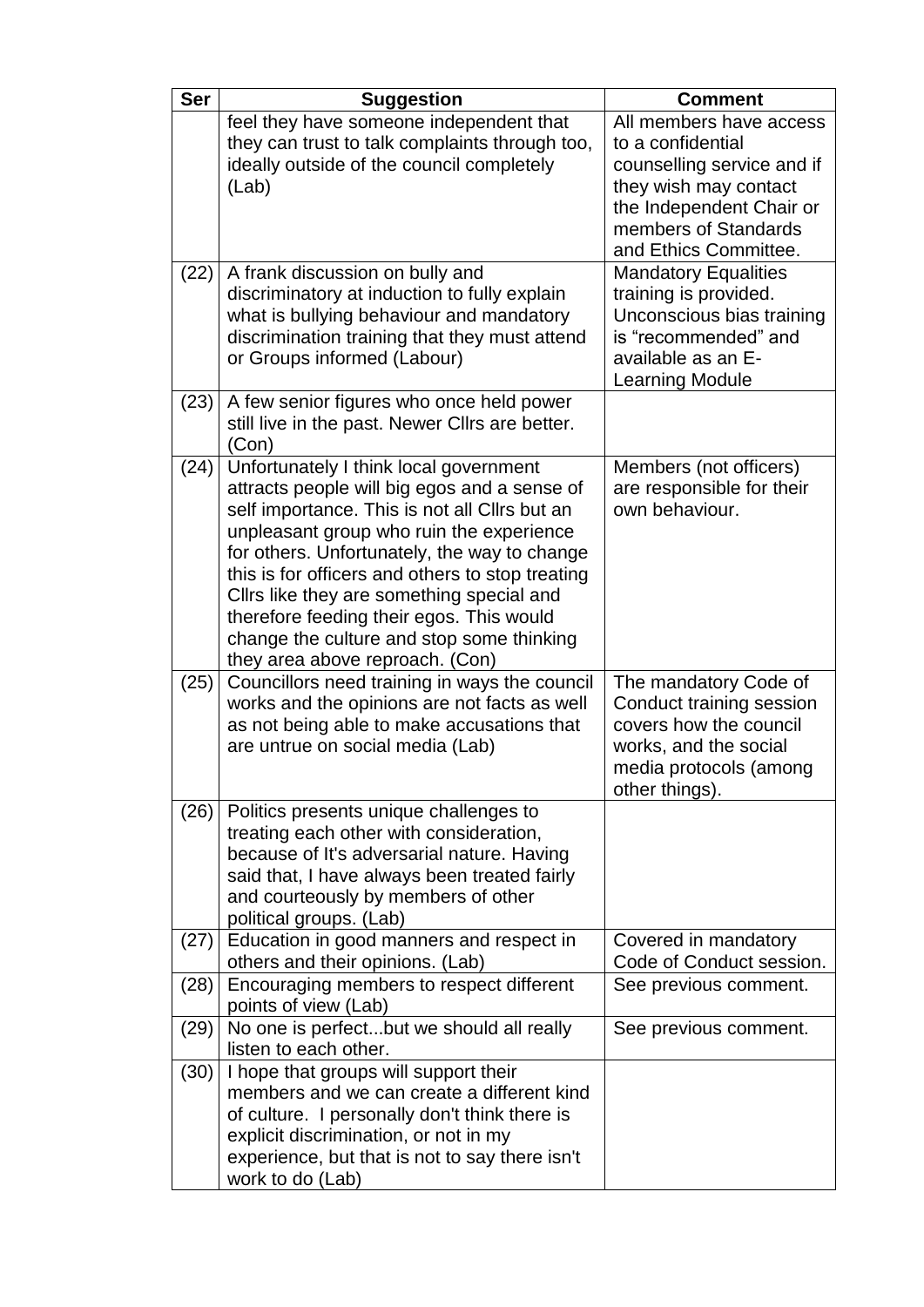| <b>Ser</b> | <b>Suggestion</b>                                     | <b>Comment</b>       |
|------------|-------------------------------------------------------|----------------------|
|            | $(31)$ Better understanding of how the council        | Covered in mandatory |
|            | works and limits to power (Lab)                       | induction training.  |
|            | (32) An idiot filter to prevent bullies being elected |                      |
|            | in the first place (Con)                              |                      |

# c. Training on Unacceptable Behaviours

| <b>Ser</b> | <b>Suggestion</b>                                                                                                                                                                                                                                                                                                                                                                                                                                                                                                   | <b>Comment</b>                                                                            |
|------------|---------------------------------------------------------------------------------------------------------------------------------------------------------------------------------------------------------------------------------------------------------------------------------------------------------------------------------------------------------------------------------------------------------------------------------------------------------------------------------------------------------------------|-------------------------------------------------------------------------------------------|
| (33)       | Induction training on recognising such<br>behaviour.                                                                                                                                                                                                                                                                                                                                                                                                                                                                | The Committee may wish<br>to consider this.                                               |
| (34)       | We need to be able to differentiate between<br>politically charged debates and<br>discrimination and bullying                                                                                                                                                                                                                                                                                                                                                                                                       | See previous comment.                                                                     |
| (35)       | Greater awareness of what constitutes<br>bullying, particularly borderline behaviour,<br>which is unlikely to be proven but none the<br>less is unpleasant for those who are on the<br>receiving end. (Lib Dem)                                                                                                                                                                                                                                                                                                     | See previous comment.                                                                     |
| (36)       | Members need simple training to treat<br>others like they would wish to be treated.<br>Bullying & discriminatory behaviour are<br>invoked but in reality such incidents are rare<br>& isolated. Usually just poor behaviour.<br>Cardiff Council is clearly a welcoming &<br>inclusive public institution. It inherent is<br>different to usual workplaces etc as it is a<br>public arena where people passionately<br>disagree on main policies areas and<br>democracy welcomes outright differences of<br>opinion. | Discussed with all cllrs as<br>part of mandatory Code<br>of Conduct induction<br>session. |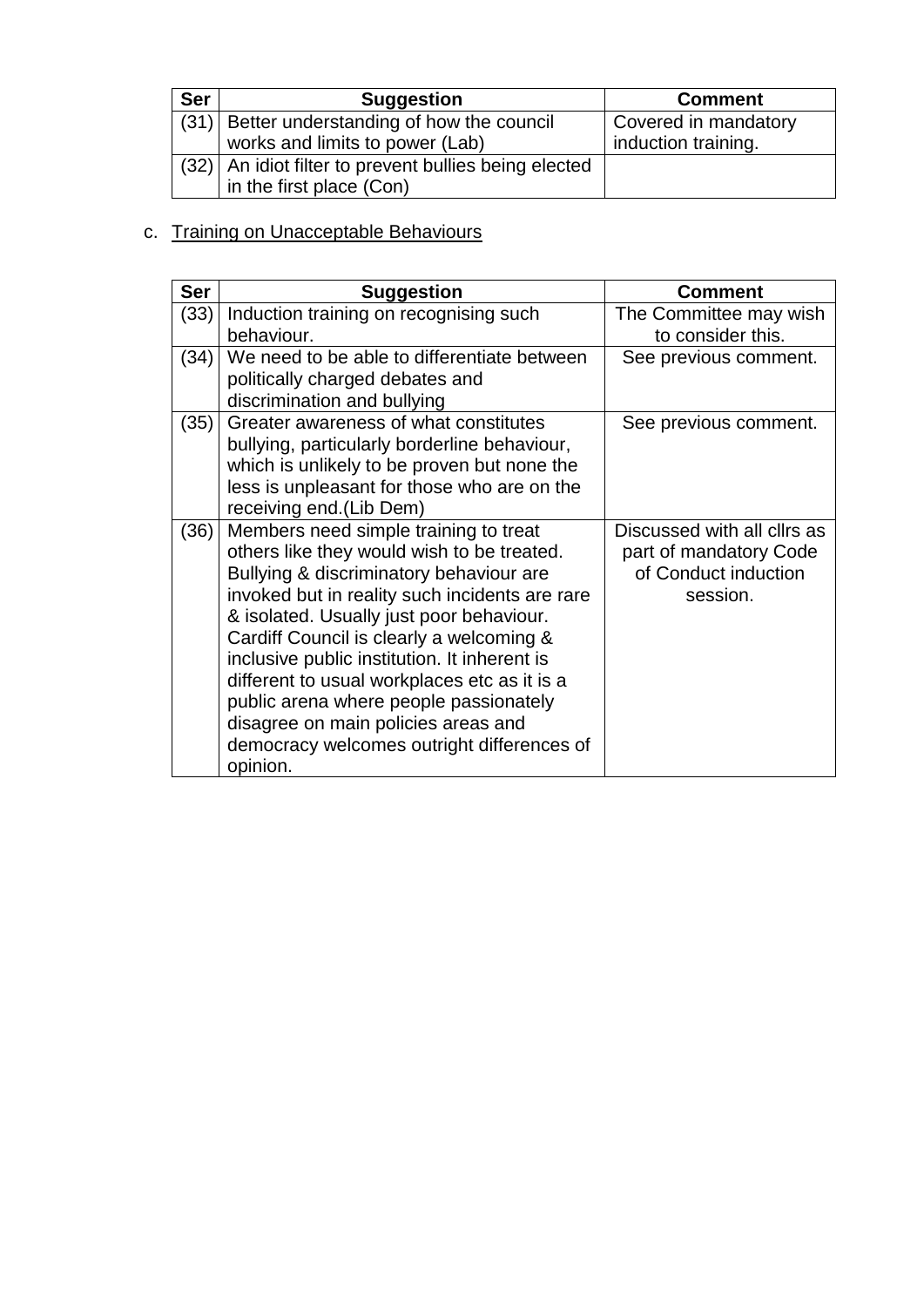# <span id="page-13-0"></span>**5. Appendix 1**

# <span id="page-13-1"></span>**18.1. Personally Experienced Bullying**

| <b>Personally Experienced Bullying</b> | Yes | <b>No</b> | Total |
|----------------------------------------|-----|-----------|-------|
| Conservatives                          |     |           |       |
| Labour                                 |     | 14        | 23    |
| <b>Liberal Democrats</b>               |     |           |       |
| Not Part of a group                    |     |           |       |
| Total                                  | 15  | 24        | 39    |
| <b>Percent</b>                         | 38  | 62        | 100   |

More than a third of the total respondents (in total 15 out of 39 or 38%) confirmed that they have personally experienced bullying during their term in office. More specifically, amongst those who responded from the Labour and Conservative Political groupings an almost similar proportion  $\left\langle \langle -40\% \rangle \right\rangle$  confirmed that they have personally experienced bullying.

| Q14 Report Bullying Incident               | Yes | <b>No</b> | <b>Total</b> |
|--------------------------------------------|-----|-----------|--------------|
| Conservatives                              |     |           |              |
| Labour                                     |     |           |              |
| <b>Liberal Democrats</b>                   |     |           |              |
| Not Part of a group                        |     |           |              |
| <b>Total Reporting/Not Reporting</b>       |     |           | 15           |
| <b>Total who Experienced</b>               | 15  | 15        | 15           |
| Percent of Total Reporting / Not Reporting | つフ  | 73        | 100          |

The majority of those who personally experienced bullying (in total 11 out of 15 or 73%) stated that they have chosen not to report the incident they experienced. Only around a quarter (in total 4 out of 15 or 27%) reported the incident

Q14a Reasons for not Reporting Bullying Incident

- a. Conservative (4)
	- I doubted anything would be done and it would just make my time as a councillor even harder
	- I sorted it out with the person involved
	- It was a stich up by a cabinet member which then led to a legal enquiry (costly) It emanated from the top of the political system of those in power. Being exonerated does not compensate. It was a manufactured complaint to cover a poor decision which I exposed.
	- Told it was normal banter
- b. Labour (5)
	- Because it was in full council and observed by members and the monitoring office. For me personally to challenge it would have risked looking like I was more concerned about the treatment of myself than looked after children. I don't believe that behaviour like that should depend on the impacted member making a complaint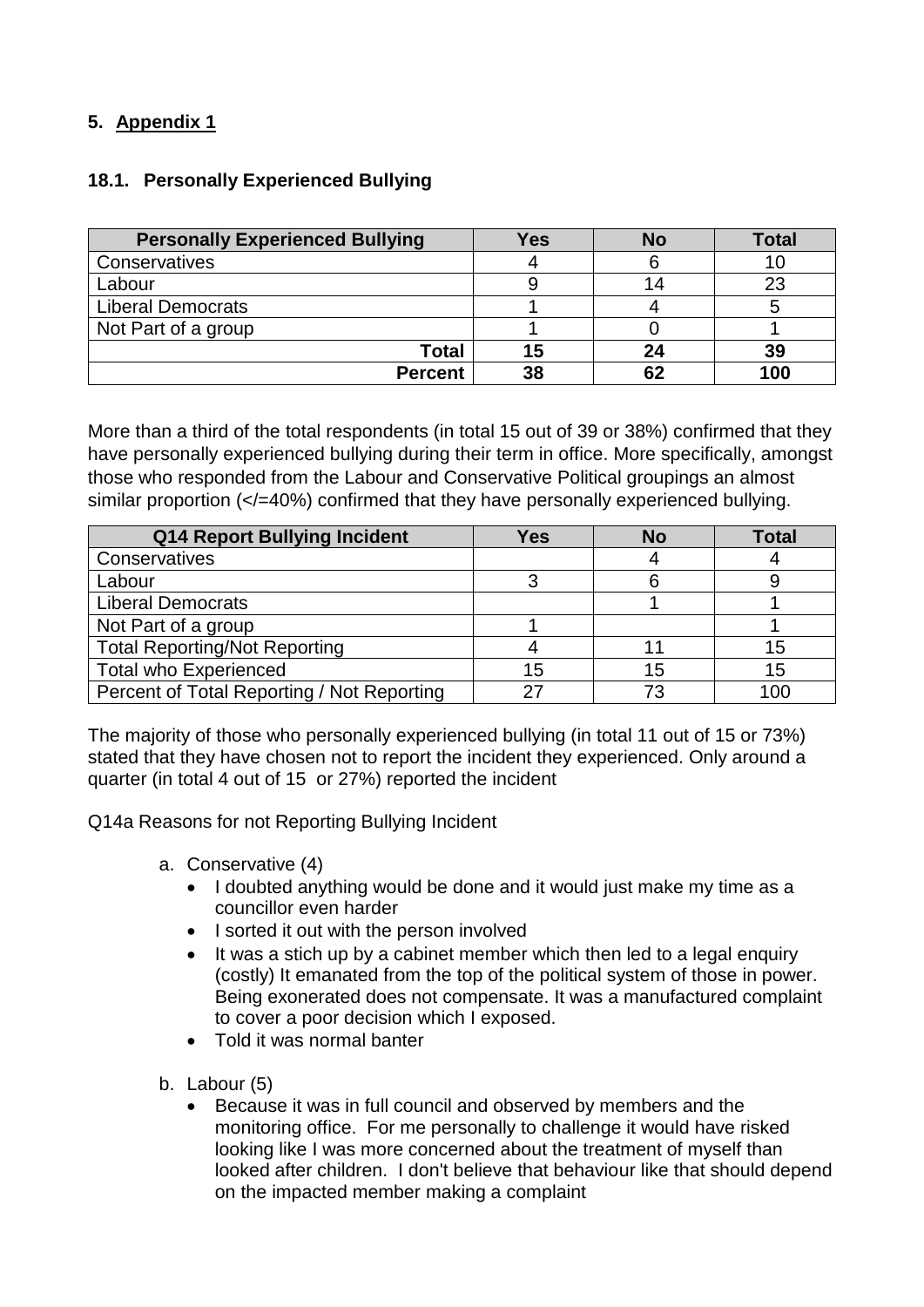- Bullying was from a member of the public. Not a fellow councillor or council employee. It was almost immediately after being elected, I took it as just part of the role
- I dealt with it myself. I spoke to the individuals concerned.
- It was in the council chamber in a debate by a member of propel it had been heard by the lord mayor and monitoring officer and not picked up. I would say it was also discriminatory. I still wonder if I should have made more of it at the time but it was during a debate about looked after children and I didn't want to appear to suggest that a comment that impacted just on me was more important than looked after children
- Because of fear of reprisal
- c. Lib Dems (1)
	- Because the parameters within which complaints have to fall are too narrow and the threshold is too high for action to be taken. It is therefore often a waste of energy and time. Especially when you know the people involved have no intention of changing.

| Q15 Who Incident is<br>reported to | Monitoring<br><b>Officer</b> | Group<br>Leader | Group Whip | Other |
|------------------------------------|------------------------------|-----------------|------------|-------|
| Conservatives                      |                              |                 |            |       |
| Labour                             |                              |                 |            |       |
| <b>Liberal Democrats</b>           |                              |                 |            |       |
| Not Part of a group                |                              |                 |            |       |
| Total                              |                              |                 |            |       |
| Total who reported                 |                              |                 |            |       |
| Percent who Reported               | 75                           |                 |            | 50    |

The majority (3 out of 4 or 75%) reported the bullying incident they experienced to the Monitoring Officer. In addition to reporting to designated officers of political groups leaders, two have also chosen to highlight their bullying experience at a Council meeting and on social media.

 $O15a$ 

- Labour Other
- I raised it at council and also on social media
- Work and party colleagues

| Q16 Happy with how incident was dealt<br>with | <b>Yes</b> | <b>No</b> |
|-----------------------------------------------|------------|-----------|
| Conservatives                                 |            |           |
| Labour                                        |            |           |
| <b>Liberal Democrats</b>                      |            |           |
| Not Part of a group                           |            |           |
| <b>Total Happy with how dealt with</b>        |            |           |
| <b>Total who reported</b>                     |            |           |
| Percent of Total Happy with how dealt with    | 50         | 25        |

Of those who reported the bullying incident they experienced, half (2 out of 4 or 50%) were happy with how it was dealt with. At least 1 respondent out of 4 or 25% stated that a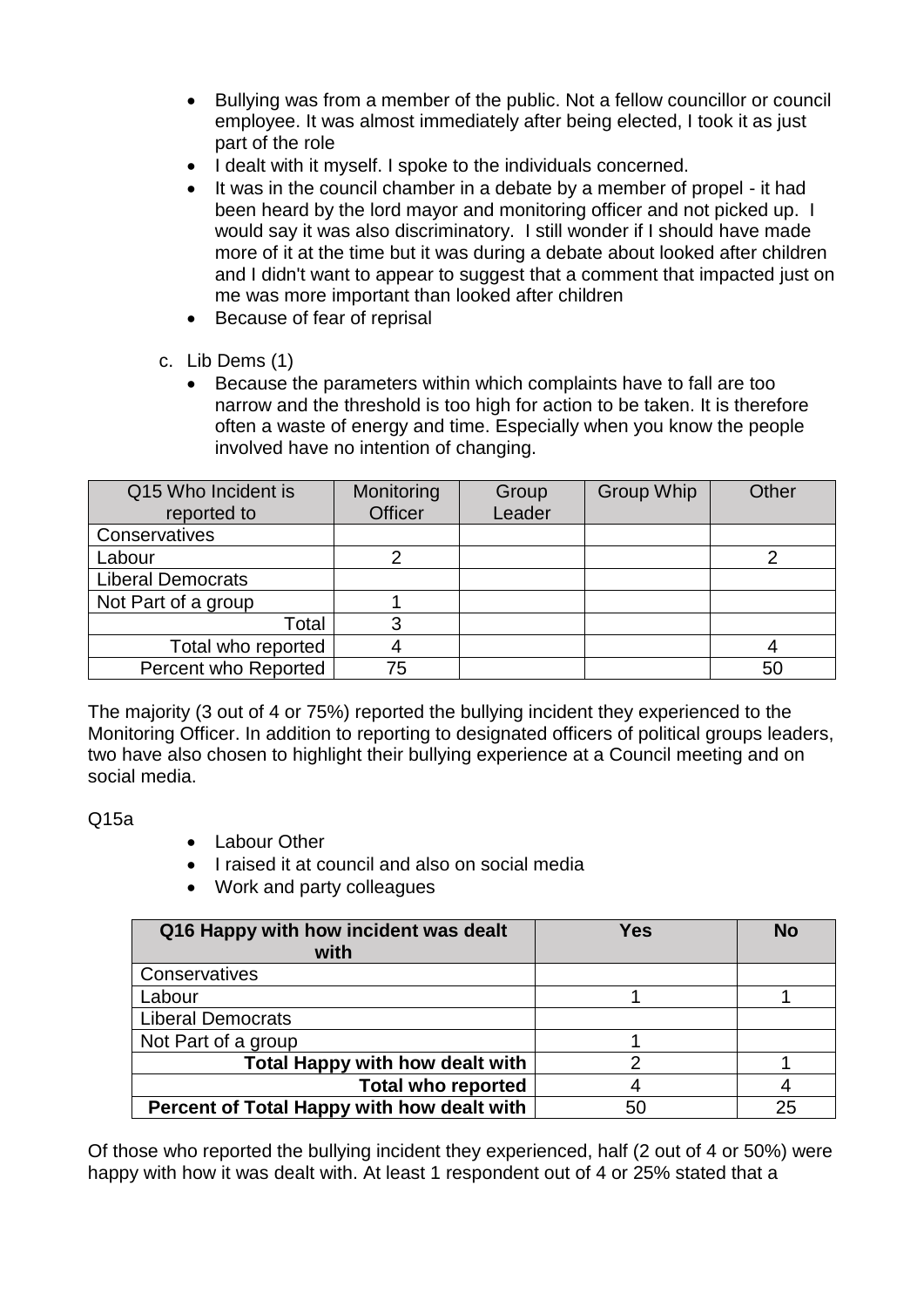negative response and another respondent did not confirm whether they were happy or otherwise with how the bullying incident was dealt with.

#### <span id="page-15-0"></span>**18.2. Personally Experienced Discriminatory Incident**

| <b>Personally Experienced Discriminatory</b><br><b>Behaviours</b> | Yes | <b>No</b> | <b>Total</b> |
|-------------------------------------------------------------------|-----|-----------|--------------|
| Conservatives                                                     |     |           |              |
| Labour                                                            | 5   | 19        | 24           |
| <b>Liberal Democrats</b>                                          |     | 4         | 5            |
| Not Part of a group                                               |     |           |              |
| <b>Total Experienced</b>                                          |     | 32        | 39           |
| <b>Percent of total</b>                                           | 18  | 82        | 100          |

A smaller proportion of respondents (7 out of 39 or 18% of total) confirmed that they have personally experienced discriminatory behaviour. The vast majority 32 out of 39 have not personally experienced such behaviours during their term in office.

| Q17 Report Discriminatory Incident Experienced        | Yes | <b>No</b> | <b>Total</b> |
|-------------------------------------------------------|-----|-----------|--------------|
| Conservative                                          |     |           |              |
| Labour                                                |     | 5         | 5            |
| Lib Dem                                               |     |           |              |
| Not part of a Group                                   |     |           |              |
| <b>Total Not reporting</b>                            |     |           |              |
| <b>Total who Experience Discriminatory Behaviours</b> |     |           |              |
| <b>Percent of Total Not reporting</b>                 |     | 100       |              |

All of those who stated that they have personally experienced discriminatory behaviours have chosen not to report the incident.

Q17a Reasons for Not Reporting Discriminatory Behaviours Experienced

- a. Conservative No point, which was proved correct
- b. Labour
	- I dealt with it myself and spoke to the individuals concerned
	- I do not feel I have been discriminated against but I have witnessed casual discrimination.
	- It was in full council and observed by the monitoring officer. For me to complain would have appeared as if I was more concerned about treatment of myself than looked after children. I think behaviour like that should be picked up without depending on the affected member raising a complaint
	- There have been several occasions when I have perceived that I've been treated differently because of myself. Sometimes I report to my group, other times, I have probably forgotten.
- c. Lib Dems Same response as before.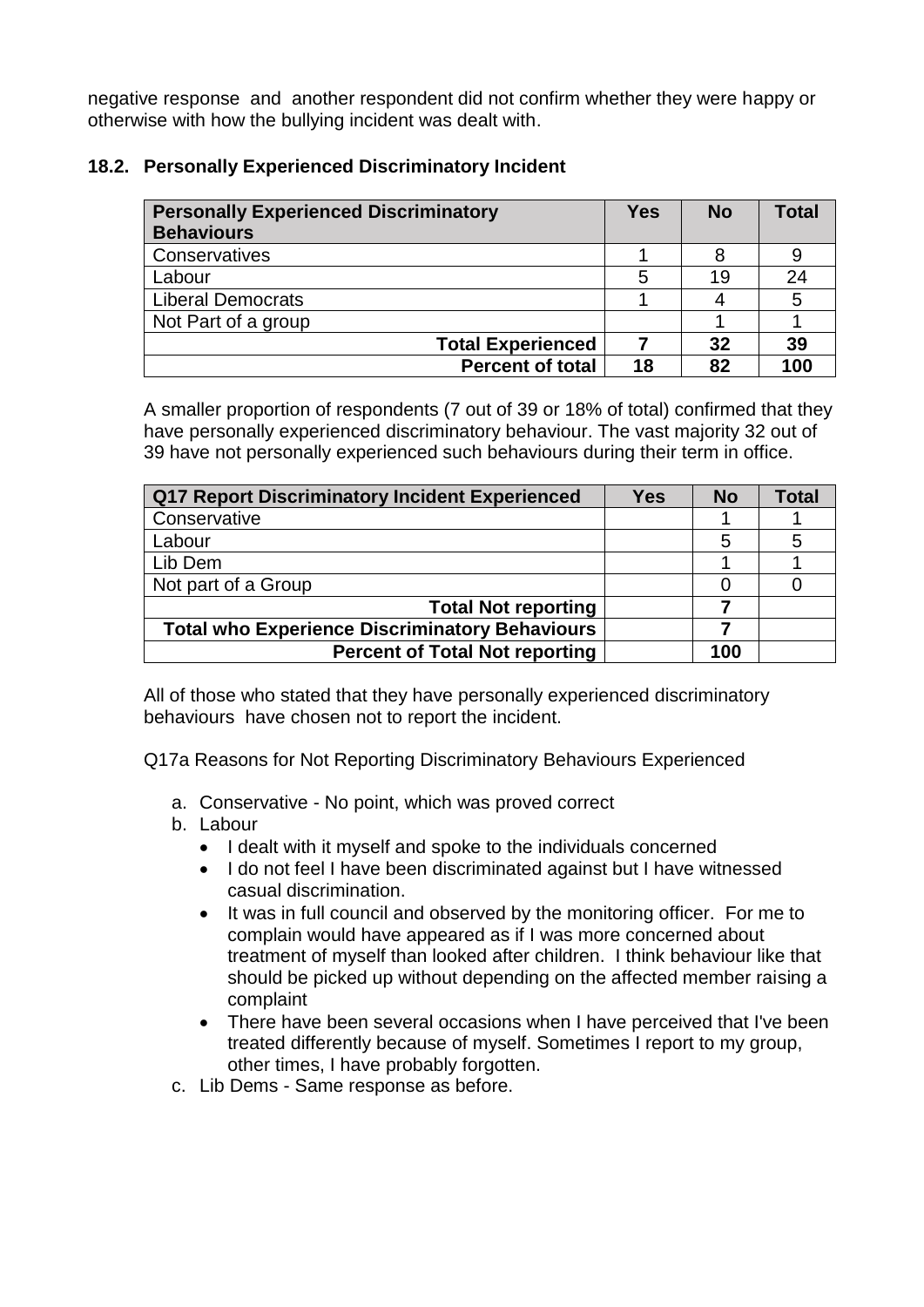# <span id="page-16-0"></span>**18.3. Personally Experienced 'Other' Unacceptable behaviours**

| <b>Personally Experienced Other Unacceptable</b><br><b>Behaviours</b> | Yes | <b>No</b> | Total |
|-----------------------------------------------------------------------|-----|-----------|-------|
| Conservatives                                                         | 3   |           |       |
| Labour                                                                | 5   | 11        | 16    |
| <b>Liberal Democrats</b>                                              |     | 5         |       |
| Not Part of a group                                                   |     |           |       |
| Total                                                                 |     | 23        | 31    |

Around a quarter of respondents (a total of 8 out of 31 or 26%) confirmed that they have personally experienced 'Other' unacceptable behaviours. Nearly three quarters (23 out of 31 or 74%) stated a negative response

The various types of 'Other' unacceptable behaviours personally experienced by these Members are specified in the Table that follows.

| Other Unacceptable Behaviours Experienced       | Total |
|-------------------------------------------------|-------|
| a. Conservative                                 |       |
| Lack of respect                                 |       |
| Personal attacks and rudeness                   |       |
| b. Labour                                       |       |
| • A few examples of a lack of due consideration |       |
| given to my role as a single parent to a        |       |
| young child.                                    |       |
| Aggressive bad behaviour                        |       |
| Dishonest smearing during election campaign     |       |
| Harassment                                      |       |
| Overbearing behaviour from some councillors.    |       |
| Sometimes threatening behaviour from residents. | -1    |
| c. Liberal Democrat                             |       |
| d. I am not part of a Group                     |       |
| I otal                                          |       |

| <b>Q20 Report 'Other' Incidents Experienced</b>   | Yes | <b>No</b> | Total |
|---------------------------------------------------|-----|-----------|-------|
| Conservative                                      |     |           | 3     |
| Labour                                            |     | З         | 5     |
| Lib Dem                                           |     |           |       |
| Not part of a Group                               |     |           |       |
| Total who reported/not reported                   | 3   | 5         | 8     |
| <b>Total who Experienced</b>                      | 8   | 8         | 9     |
| <b>Percent of Total who Reported/Not Reported</b> | 38  | 63        | 89    |

The majority of those (5 out of 8 or 63% of total) who experienced 'Other' unacceptable behaviours have chosen not to report these incidents. Just over a third of these respondents (3 out of 8 or 38% of total) reported these 'Other' incidents they experienced.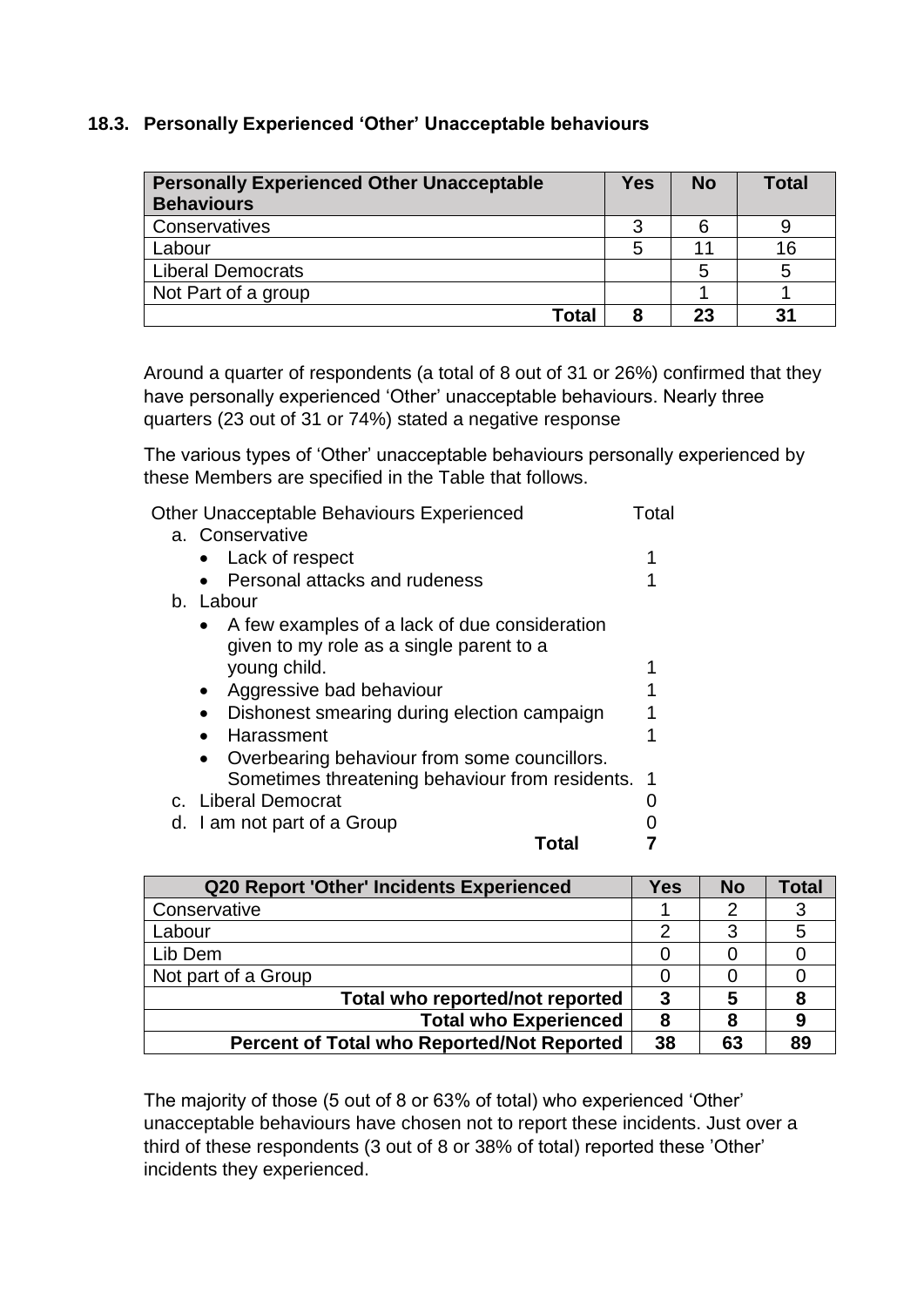The various reasons most of these respondents have chosen not to report these incidents are outline below

Q20 Reason for not reporting

- a. Conservative
	- Didn't want to made a big deal of it
	- No Point, officers were ignoring my request for assistance
- b. Labour
	- Because of fear of reprisal
	- No point it is a regular problem when Councillors get heated
	- The candidates making the smears on social media wanted the row, making a complaint would be exactly what they wanted, to whinge that they were being silenced
- c. Liberal Democrat Not applicable
- d. Not Part of a Group Not applicable

| Q21 Who 'Other' Incidents<br>were reported to        | <b>Monitoring</b><br><b>Officer</b> | Group<br><b>Leader</b> | Group<br><b>Whip</b> | <b>Other</b>                                   |
|------------------------------------------------------|-------------------------------------|------------------------|----------------------|------------------------------------------------|
| Conservative                                         |                                     |                        |                      |                                                |
| Labour                                               | $\overline{2}$                      |                        |                      | 1 reported<br>threat to<br>Security<br>Officer |
| Lib Dem                                              |                                     | 0                      | 0                    |                                                |
| Not part of a Group                                  |                                     | O                      |                      |                                                |
| <b>Total to whom Reported</b>                        | $\overline{2}$                      | 4                      |                      |                                                |
| <b>Total who reported 'Other'</b><br><b>Incident</b> | 3                                   | 3                      | 3                    | 3                                              |
| Percent of total who<br>reported                     | 67                                  | 33                     | 33                   | 33                                             |

Most of the respondents who experienced 'Other' unacceptable behaviours reported the incident to the Monitoring Officer. In addition some of the respondents reported their experience to their Group Leader or Whip and to a Security Officer.

| Q22 Happy with how report of 'Other' Incident was dealt with | <b>Yes</b>     | <b>No</b> |
|--------------------------------------------------------------|----------------|-----------|
| Conservative                                                 |                |           |
| Labour                                                       |                |           |
| Lib Dem                                                      |                |           |
| Not part of a Group                                          |                |           |
| Total Happy with how it was dealt with                       | $\overline{2}$ |           |
| <b>Total who Reported 'Other' Incident</b>                   | 3              | 3         |
| Percent of total who are happy with how Incident was dealt   | 67             | 33        |
| with                                                         |                |           |

Most of the respondents (2 out of 3 or 67% in total) who reported the 'Other' discriminatory incidents they experienced were happy with how this was dealt with. However, one respondent was not happy with how it was dealt with.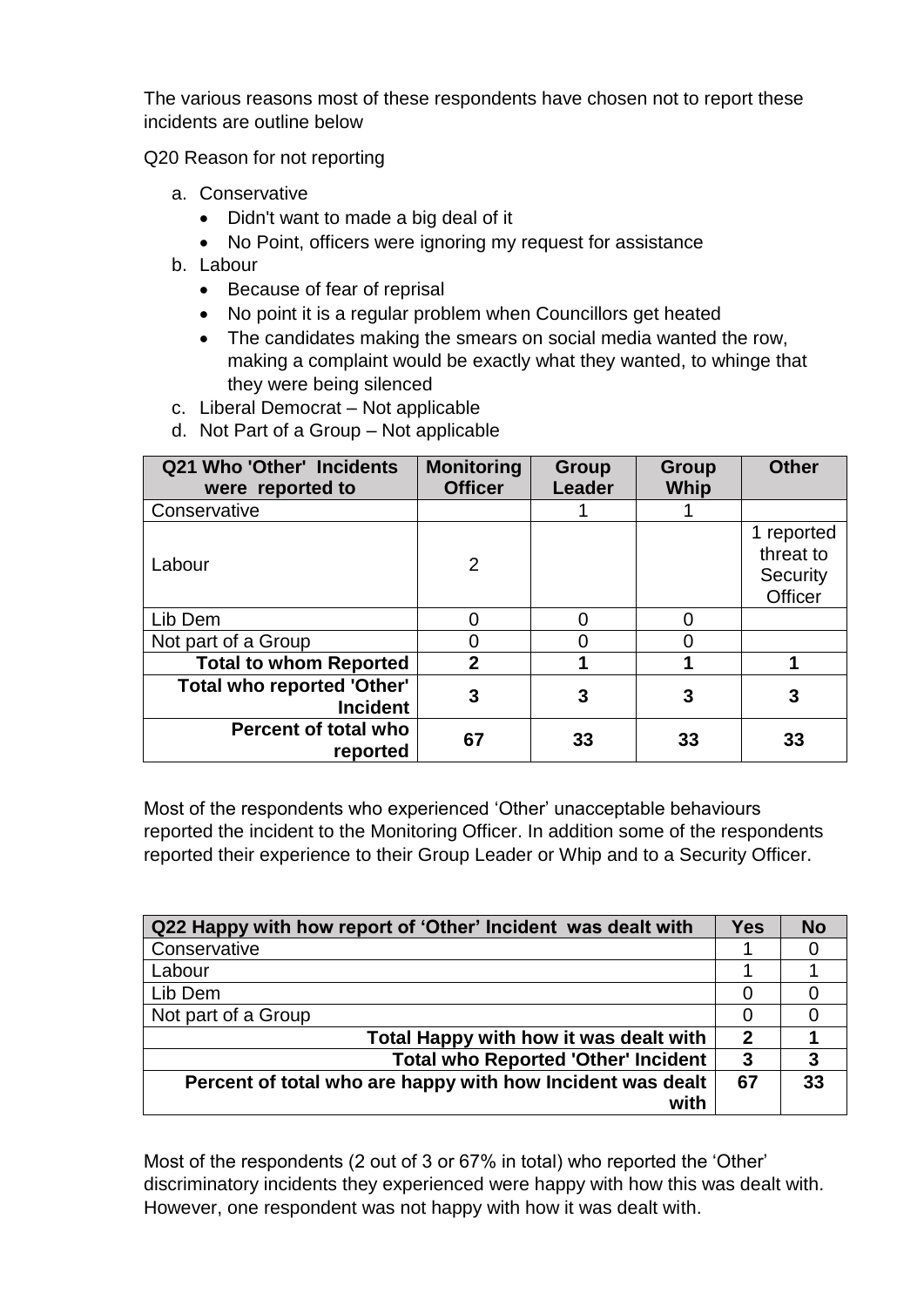Respondents additional explanatory views relating to how 'Other' discriminatory incidents were dealt with are outlined below.

Q22a Reasons why happy/not happy with how 'Other' incident was dealt with

- a. Conservatives
	- It doesn't seem to stop certain individuals who have been in post a long time
- b. Labour
	- It is unnerving at the time to have house/family referred to and threatened (by a resident). I was offered good support and advice and consider it to be a one-off.

#### <span id="page-18-0"></span>**18.4. Witnessed Bullying between Councillors**

| Q23a Behaviours Witnessed                              | <b>Bullying</b><br><b>Between</b><br><b>Councillors</b> | <b>Percent</b> |
|--------------------------------------------------------|---------------------------------------------------------|----------------|
| Conservatives                                          | 5                                                       | 29             |
| Labour                                                 |                                                         | 41             |
| LibDem                                                 | 4                                                       | 24             |
| Not Part of A Group                                    |                                                         | 6              |
| <b>Total Who Witnessed</b>                             | 17                                                      | 100            |
| <b>Total Survey respondents</b>                        | 43                                                      |                |
| <b>Percent of Total who Witnessed Bullying between</b> | 40                                                      |                |
| <b>Councillors</b>                                     |                                                         |                |

When asked whether they have witnessed bullying between Councillors as much as 40% of respondents have confirmed it. The total number witnessing bullying between Councillors (17 or 40% of total) is slightly higher than the number of members confirming that they have personally experienced bullying (15 or 38% of total). This may suggest that some unacceptable behaviours that may not necessarily be personally regarded as bullying could be perceived as a bullying incident by others. It could also suggest that more work need to be done to enable Members to recognise and identify bullying behaviours.

Both results show that a significant proportion in the range 73% and 76% chose not to report. This would suggest that more work may need to be done to encourage most Members to report the bullying incidents that they have experienced and witnessed.

| <b>Q24 Report Bullying Between Councillors</b> | Yes | <b>No</b> | Total |
|------------------------------------------------|-----|-----------|-------|
| Conservatives                                  |     |           | 5     |
| Labour                                         |     |           |       |
| LibDem                                         |     |           |       |
| Not Part of A Group                            |     |           |       |
| <b>Total who Reported</b>                      |     | 13        | 17    |
| <b>Total who Witnessed</b>                     | 17  | 17        | 17    |
| <b>Percent of Total who Reported</b>           | 24  | 76        | 100   |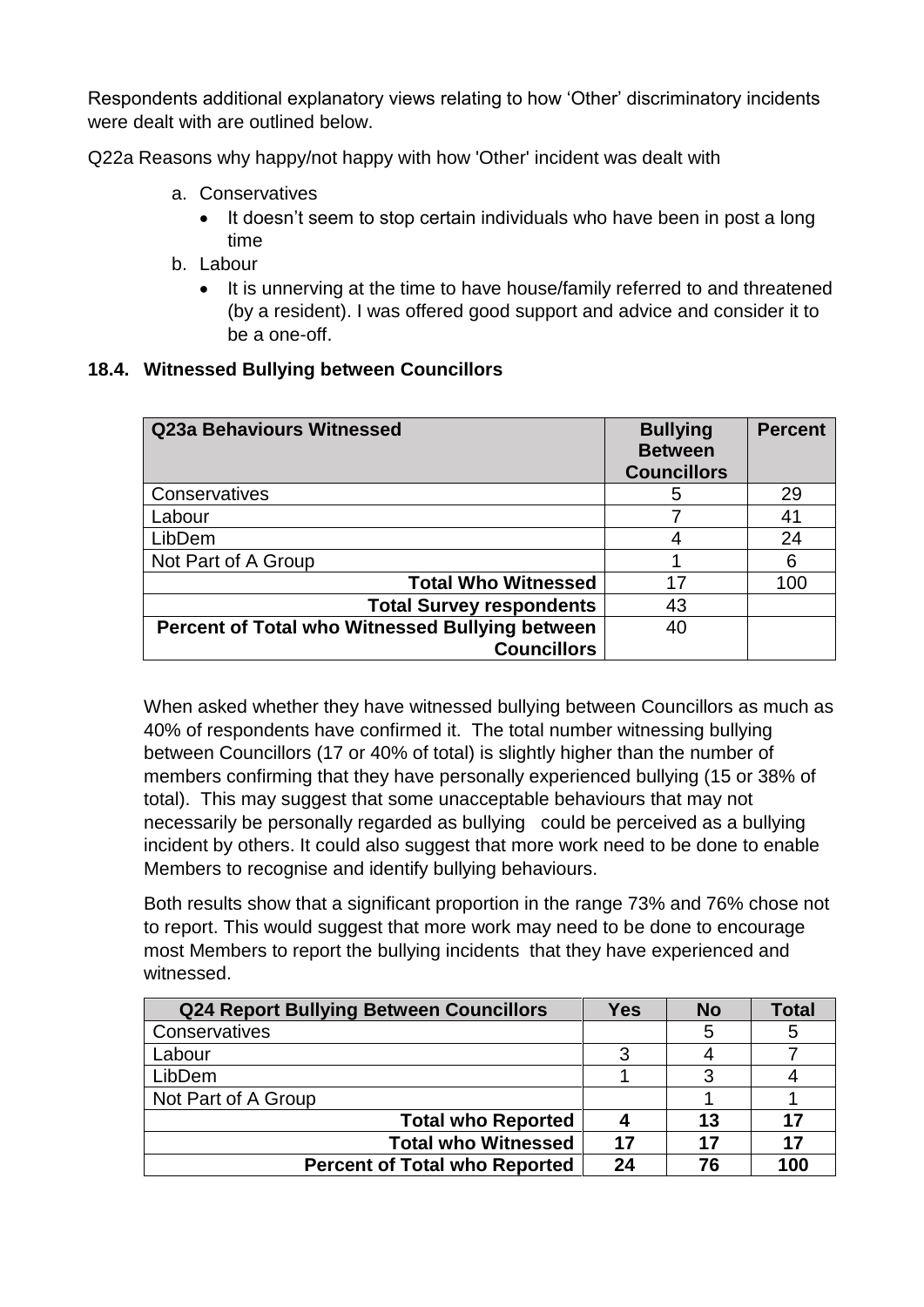Only a small proportion (4 out of 17 or 24% of total) confirmed that they reported bullying that they have witnessed between Councillors. A significantly bigger proportion (76%) stated that they did not report the bullying incident between councillors that they have witnessed.

The numbers and proportion of those reported and not reported incidents that they have personally experienced (27% reporting) and have witnessed bullying incidents (24% reporting) are fairly similar. Both results show that a significant proportion (in the range 73% and 76% have chosen not to report. This would suggest that more work may need to be done to encourage most Members to report the Bullying incidents that they have experienced and witnessed.

Various reasons were provided by members on why they chose not to report the incident that they have witnessed as outlined in the Table below:

- a. Conservative (5)
	- I asked them if they wanted me to and they were clear that they did not
	- It was addressed in the chamber
	- It was the norm to be bullying in Council meetings. Some call it the give and take but it used to be worse than that. Slightly improved lately. But a senior officer was maligned in Council recently. Not heard of any action about it.
	- Not up to me to make that call between the parties involved
	- Parties resolved it amicably
- b. Labour (4)
	- Impossible to report as it was obvious they were only interested in their own opinions
	- It was an issue resolved within the Labour Group
	- Others had already reported it.
	- The councillor concerned didn't want me to
- c. Liberal Democrat (3)
	- I thought it would be reported and was called as an witnessed
	- I understand the member involved in the incidents reported them themselves.
	- One of the incidents was followed up by the monitoring officer and I have evidence as part of that. The other incident was the subject of a formal complaint by a colleague
- d. I am not part of a Group (1)
	- Being very inexperienced I was not certain what to do. Another occasion the bullying was so public I believed the victim would complain.

| Q25 Who you<br>report Bullying<br><b>Incident</b><br><b>Between</b><br><b>Councillors</b> | <b>Monitoring</b><br><b>Officer</b> | <b>Group leader</b> | <b>Group Whip</b> |
|-------------------------------------------------------------------------------------------|-------------------------------------|---------------------|-------------------|
| Conservative                                                                              |                                     |                     |                   |
| Labour                                                                                    |                                     |                     |                   |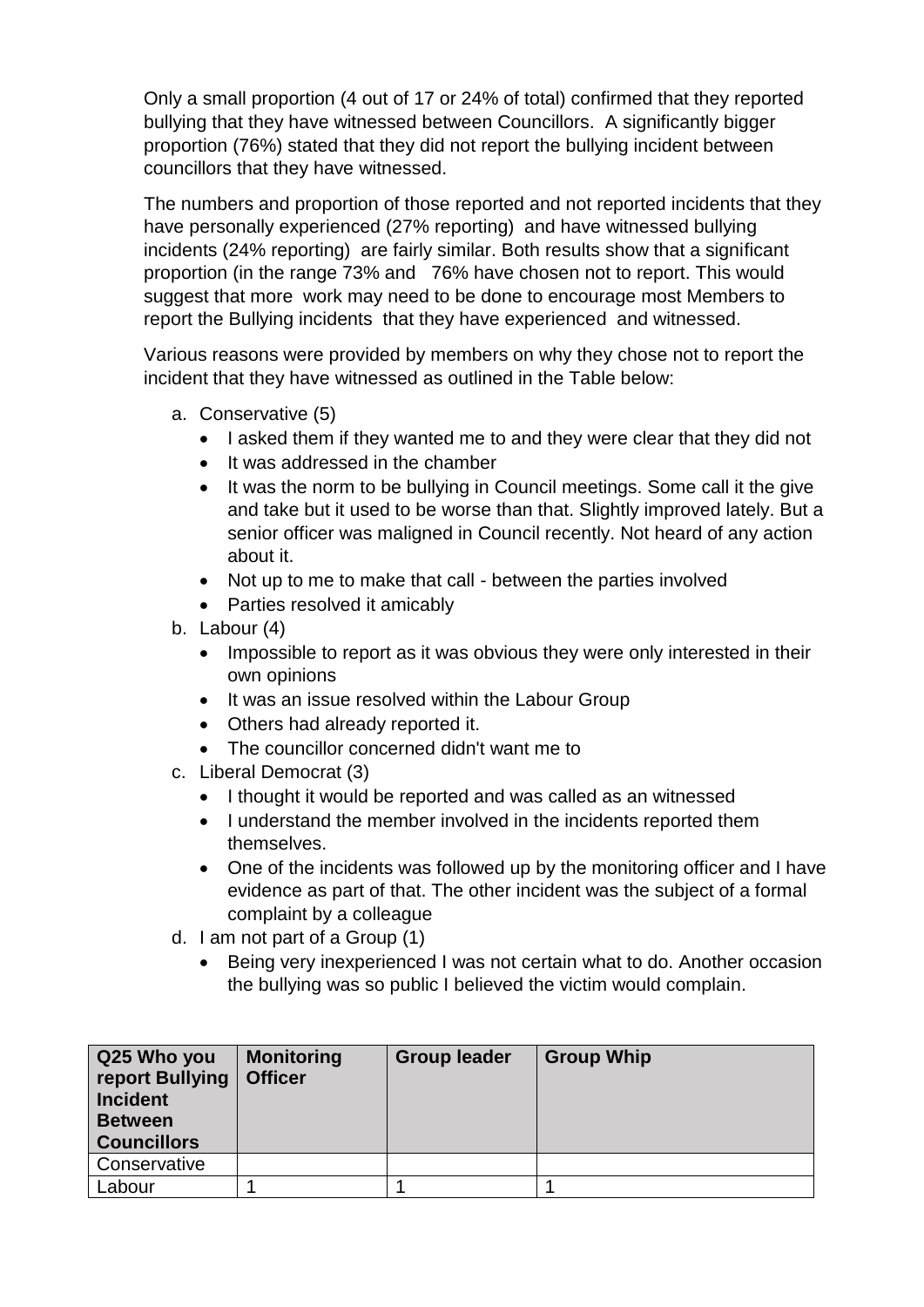| Lib Dems              |   |    |    |
|-----------------------|---|----|----|
| Not part of a         |   |    |    |
| Group                 |   |    |    |
| Total                 | n |    |    |
| Total who             | 4 |    | 4  |
| reported              |   |    |    |
| Percent of Total   50 |   | 25 | 25 |
| who Reported          |   |    |    |

Not all of those who have witnessed bullying incidents between Councillors reported this to the Monitoring Officer. Only half (2 out of 4 or 50% of total) reported to the Monitoring Officer while others have chosen to report to either the Group leader or the Group Whip.

| Q26 Happy with how the bullying report was dealt with | <b>Yes</b> | <b>No</b> |
|-------------------------------------------------------|------------|-----------|
| Conservative                                          |            |           |
| Labour                                                | 3          |           |
| Lib Dems                                              |            |           |
| Not part of a Group                                   |            |           |
| <b>Total happy</b>                                    | 4          |           |
| <b>Total who reported</b>                             | 4          |           |
| <b>Percent Reported</b>                               | 100        |           |

All the members who have witnessed bullying incidents between councillors confirmed that they were happy with how it was dealt with by the Monitoring Officer and other political group official who have responsibility on the matter.

Q26A Elaborate if happy with how the bullying between Councillors report was dealt

- a. Conservative Not applicable
- b. Labour
	- A Cllr used social media to mislead the public about the planning process bringing significant aggression against an individual. Even when her error was pointed and she was asked not to continue, as it was causing significant abuse she refused to stop. The MO took it seriously and spoke to the Cllr. I have also seen Cllrs engage with abusive tweets about colleagues including the Cllr mentioned above. To often people speak about bullying but don't recognise it in their own conduct.
	- I wrote to the Whip to express my concern about about the treatment of a male Cllr. I felt confident to do that, knowing I would be listened to and taken seriously.
	- Over the years within big groups some interpersonal issues have arisen that either I witnessed or was told about. Mostly resolved.
- c. Lib Dem
	- The person involved apologised and although I never saw another incident occur, the underlying attitude prevails.

# <span id="page-20-0"></span>**18.5. Witnessed Discrimination between Councillors**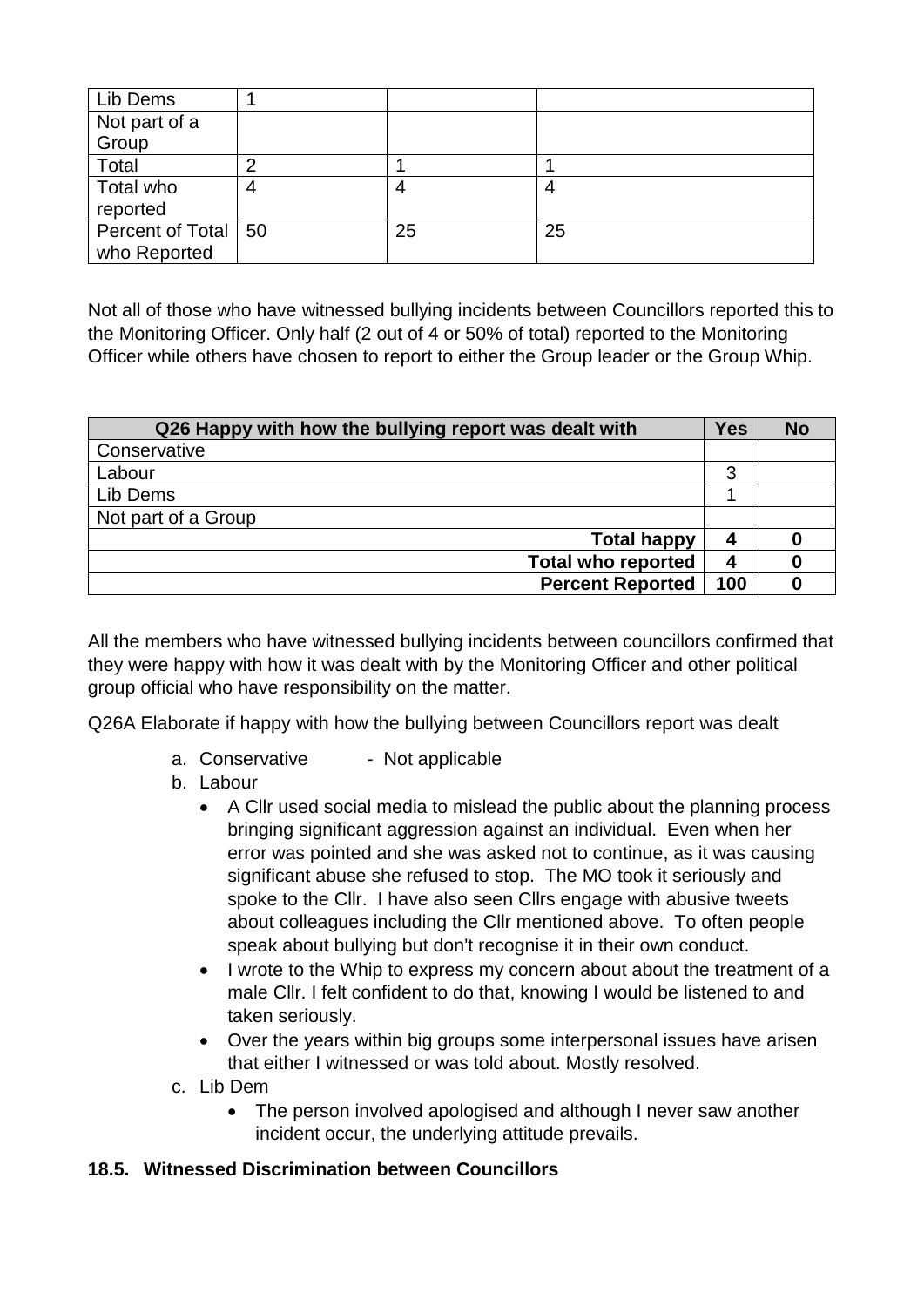| <b>Q23a1 Behaviours Witnessed</b> | <b>Total Discriminatory</b><br><b>Behaviours Between</b><br><b>Councillors</b> | <b>Percent</b> |
|-----------------------------------|--------------------------------------------------------------------------------|----------------|
| Conservatives                     |                                                                                | 20             |
| Labour                            |                                                                                | 40             |
| LibDem                            |                                                                                | 40             |
| Not Part of A Group               |                                                                                |                |
| Total                             | 5                                                                              | 100            |
| <b>Total respondents</b>          | 43                                                                             |                |
| <b>Percent who Witnessed</b>      | 12                                                                             |                |

A small proportion of respondents confirmed that they have also witnessed discriminatory behaviours between Councillors. In total 5 out of 43 respondents (12%) have confirmed witnessing these type of incidents.

| Q30 Report the             | <b>YES</b> | <b>NO</b>      |
|----------------------------|------------|----------------|
| discrimination between     |            |                |
| Councillors that you       |            |                |
| witnessed                  |            |                |
| Conservatives              |            |                |
| Labour                     |            | $\overline{2}$ |
| Lib Dem                    |            | $\overline{2}$ |
| Not Part of a Group        |            |                |
| <b>Total who Reported</b>  |            | 4              |
| <b>Total who Witnessed</b> | 5          | 5              |
| Percent of Total who       | 20         | 80             |
| Witnessed                  |            |                |

Of those who confirmed having witnessed discriminatory behaviours between Councillors, only 1 out of the total 5 (20%) stated that they reported the incident they witnessed. The majority (80%) of these respondents chose not to do so.

Q30a Reason for Not Reporting

- a. Conservatives
- b. Labour
	- Others had already reported it
	- Pointless
- c. Lib Dems
	- as previous response
	- Sometimes it happens in the open and people call it out at the time. This should still be followed up but doesn't seem to be.

| Q31 To whom Discrimination between<br><b>Councillors Incident was reported to</b> | Monitoring   Group   Group<br><b>Officer</b> | $leader$   Whips | <b>Other</b> |
|-----------------------------------------------------------------------------------|----------------------------------------------|------------------|--------------|
| Conservative                                                                      |                                              |                  |              |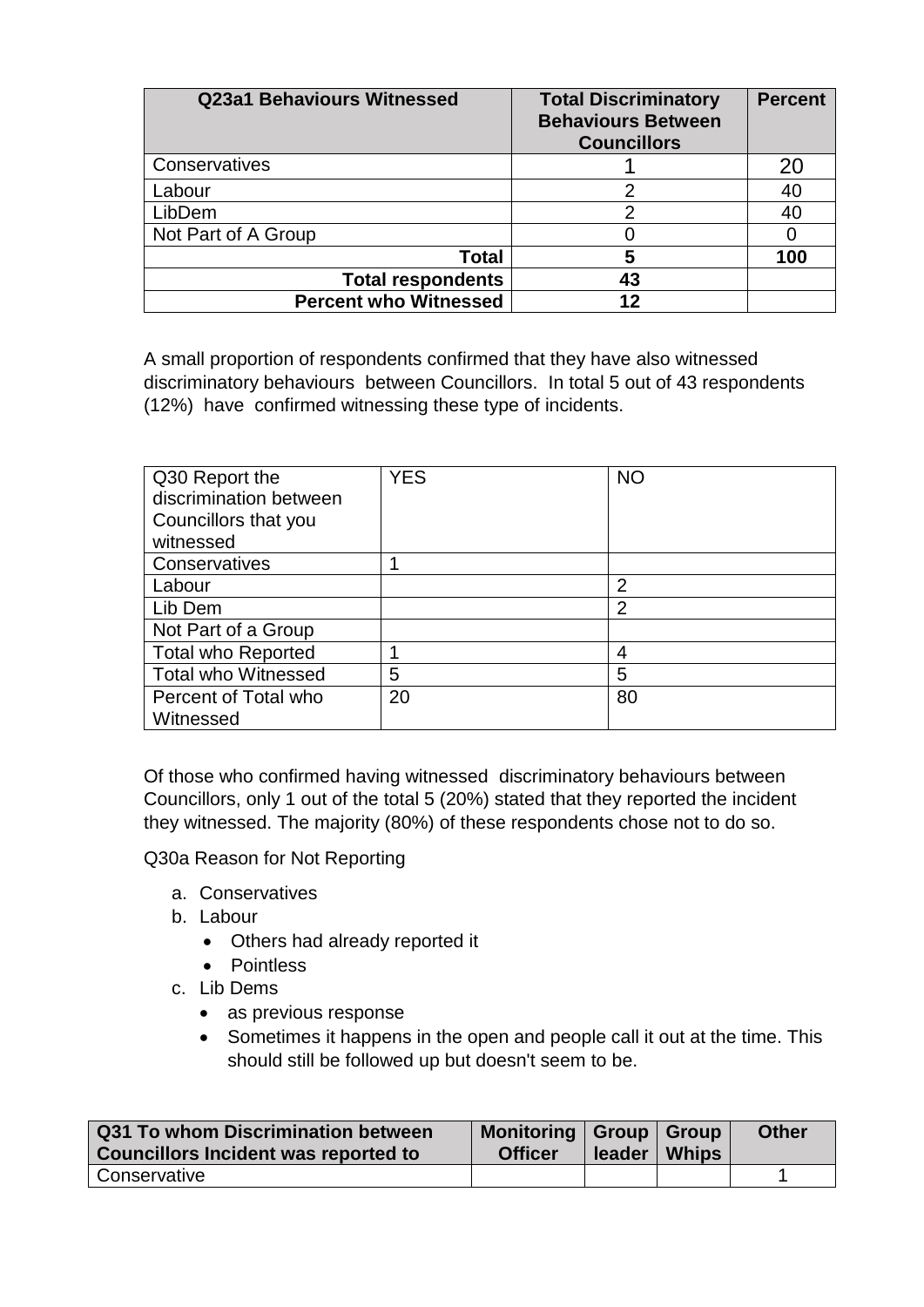|                                      | The party<br>involved |
|--------------------------------------|-----------------------|
| Labour                               |                       |
| Lib Dem                              |                       |
| Not Part of a Group                  |                       |
| Total                                |                       |
| <b>Total who Reported</b>            |                       |
| <b>Percent of Total who Reported</b> | 100                   |

The only respondent who reported the discriminatory incident between Councillors that he/she had witnessed did not report these to the Monitoring Officer or to any of the Political Group leads, Instead the incident was reported to the political group or 'party involved'

| Q32 happy with how discrimination report was dealt with | <b>Yes</b> | <b>No</b> |
|---------------------------------------------------------|------------|-----------|
| Conservatives                                           |            |           |
| Labour                                                  |            |           |
| Lib Dem                                                 |            |           |
| Not Part of a Group                                     |            |           |
| <b>Total</b>                                            |            |           |
| <b>Total reported</b>                                   |            |           |
| Percent of Total Happy with how Report was Dealt with   | 100        |           |

Although the incident witnessed between councillors was reported via the formal channel, the respondent confirmed that they were happy with how it was dealt with.

# <span id="page-22-0"></span>**18.6. Witnessed 'Other' Unacceptable behaviours between Councillors**

| <b>Q23 Behaviours Witnessed</b> | <b>Other Unacceptable</b><br><b>Behaviours Witnessed</b><br><b>Between Councillors</b> | <b>Percent</b> |
|---------------------------------|----------------------------------------------------------------------------------------|----------------|
| Conservatives                   |                                                                                        | 60             |
| Labour                          |                                                                                        | 40             |
| LibDem                          |                                                                                        |                |
| Not Part of A Group             |                                                                                        |                |
| <b>Total who Witnessed</b>      | 5                                                                                      | 100            |
| <b>Total respondents</b>        | 43                                                                                     |                |
| <b>Percent who Witnessed</b>    | 12                                                                                     |                |

When asked whether they had witnessed any 'Other' unacceptable behaviours between Councillors, only a small number of respondents gave a positive response. In total only 5 out of 43 (12%) of respondents confirmed witnessing such incidents.

| Q36 Report the 'Other' unacceptable behaviours between<br><b>Councillors Witnessed</b> | <b>Yes</b> | <b>No</b> |
|----------------------------------------------------------------------------------------|------------|-----------|
| Conservatives                                                                          |            |           |
| Labour                                                                                 |            |           |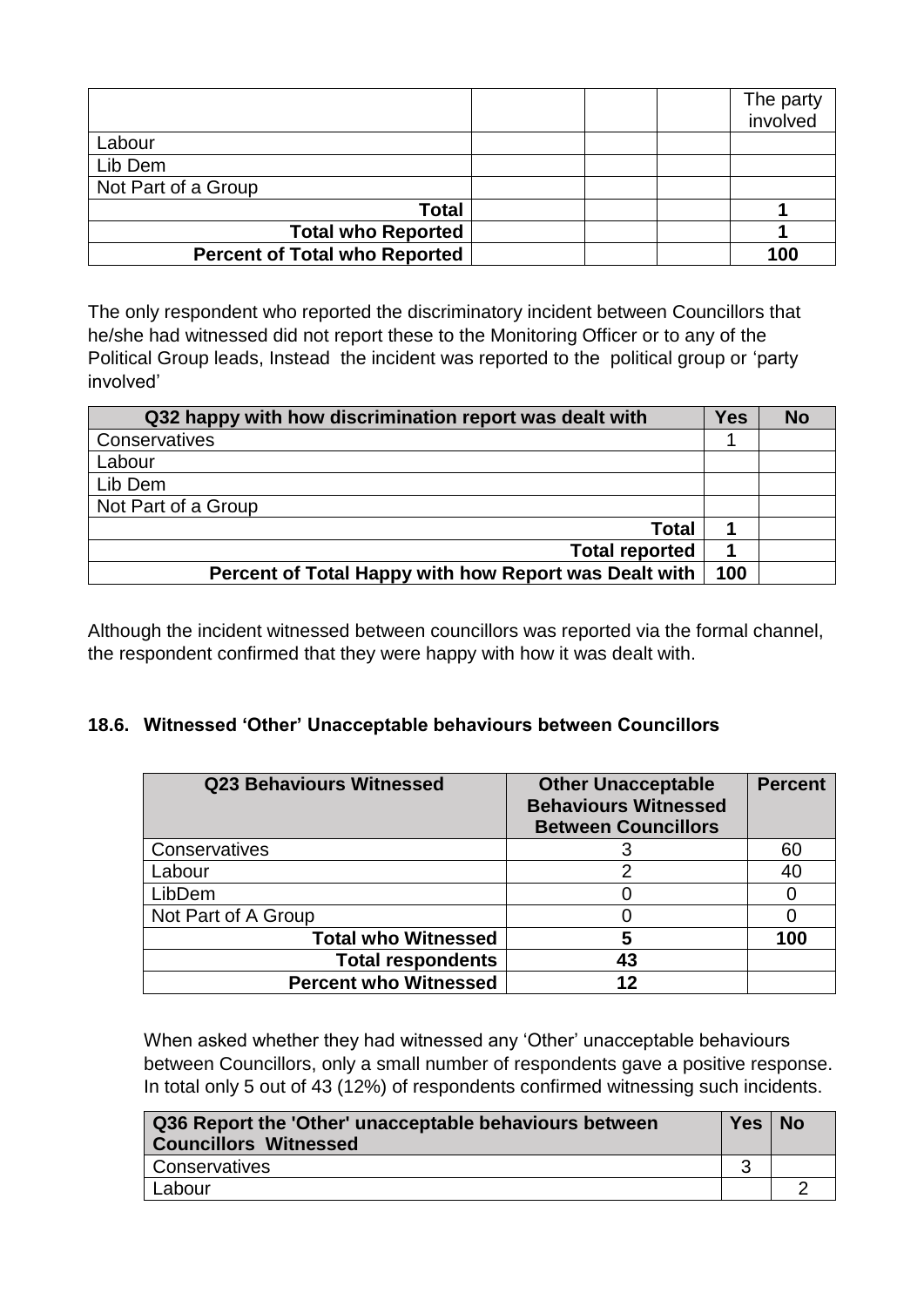| Lib Dem                                            |    |  |
|----------------------------------------------------|----|--|
| Not Part of a Group                                |    |  |
| <b>Total who reported Other</b>                    |    |  |
| <b>Total who Witnessed</b>                         | 5  |  |
| <b>Percent of Total who Witnessed and Reported</b> | 60 |  |

More than half (3 out of 5 or 60% of total) of those who have witnessed 'Other' unacceptable behaviours between Councillors have reported it. Only two respondents (40%) did not report 'Other' incidents that they had witnessed.

Those who chose not to report the incidents they witnessed cited various reasons as outlined below.

Q36a Reasons for not Reporting

- a. Conservative
- b. Labour
	- I believe that the incidents were either reported by the members targeted, or they said they did not want it reported
	- Sometimes I discussed with group. Other times, the behaviour of one opposition councillor is so consistently poor it is difficult to report everything.

| Q37 Who Incident was reported to    | <b>Monitoring</b><br><b>Officer</b> | Group<br>leader | Group<br>Whip | <b>Other</b>       |
|-------------------------------------|-------------------------------------|-----------------|---------------|--------------------|
| Conservatives                       |                                     | 2               | 1             | Committee<br>Chair |
| Labour                              |                                     |                 |               |                    |
| Lib Dem                             |                                     |                 |               |                    |
| Not Part of a Group                 |                                     |                 |               |                    |
| <b>Total</b>                        |                                     | $\mathbf 2$     |               |                    |
| <b>Total who reported</b>           |                                     | 3               | 3             |                    |
| Percent who Reported and to<br>Whom |                                     | 67              | 33            |                    |

Those who have witnessed 'Other' unacceptable behaviours between Councillors did not report this to the Monitoring Officer. Instead, they reported the incidents they witnessed to either Political Group Leader and/or Group Whip

| Q38 Happy With How Other Incidents Was Dealt With | Yes | No |
|---------------------------------------------------|-----|----|
| Conservatives                                     | ႒   |    |
| Labour                                            |     |    |
| Lib Dem                                           |     |    |
| Not Part Of A Group                               |     |    |
| <b>Total Who Are Happy</b>                        | ົ   |    |
| <b>Total Who Reported</b>                         | З   | 3  |
| Percent Happy Who Reported                        | 67  | 33 |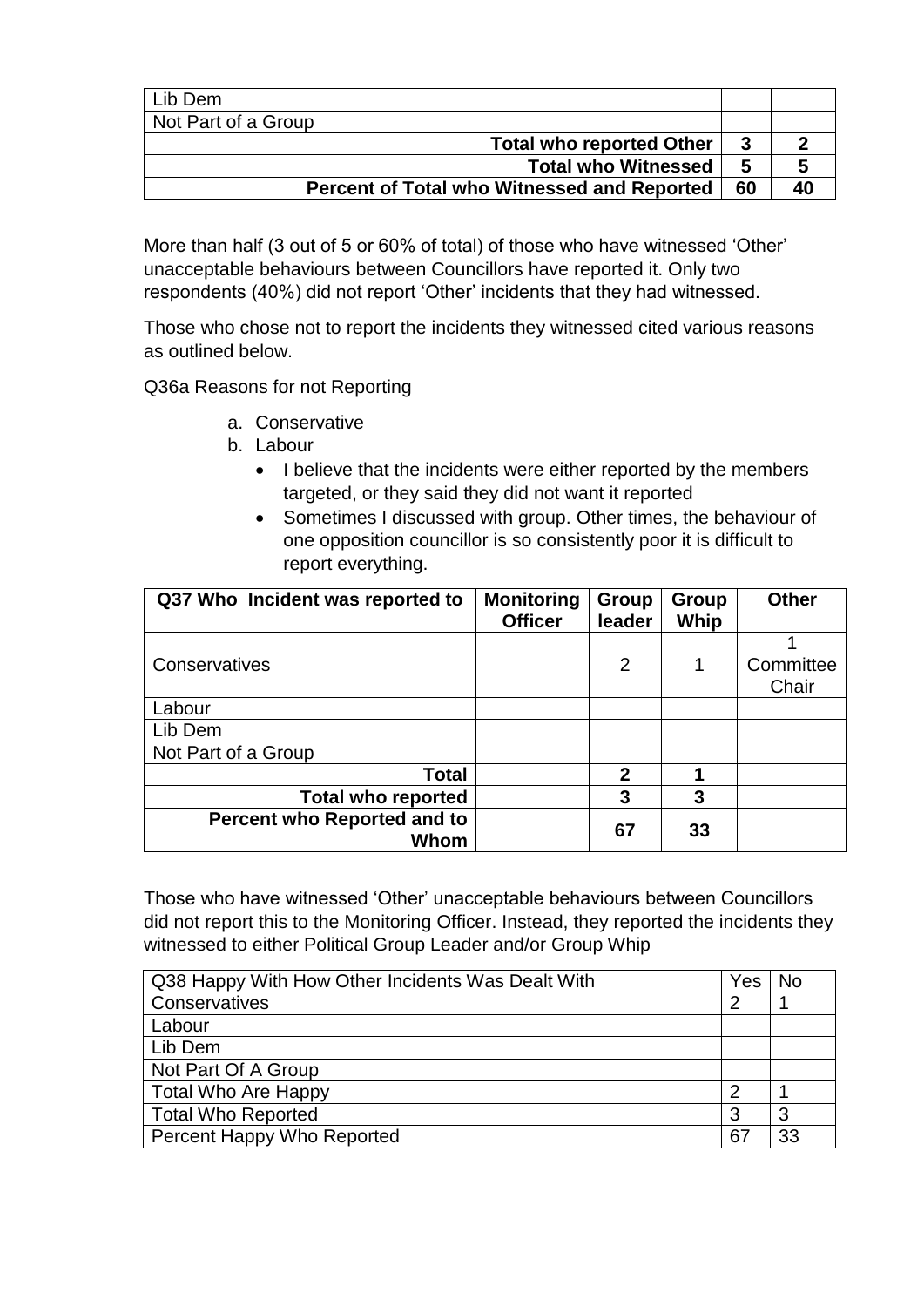The majority (2 out of 3 or 67% of Total) of those who reported 'Other' unacceptable behaviour incidents that they witnessed between Councillors confirmed that they were happy with how it was dealt with.

Q38A Elaborate

- a. Conservatives
	- I felt supported and the issue was addressed
	- The actions were not repeated.
	- there appears to always be a loop hole that the individual who has acted incorrectly doesn't get addressed.
- b. Labour
- c. Lib Dem
- d. Not Part of a Group

| Q28 Who Bullying Incident was       | Monitoring | Group  | Group | Other     |
|-------------------------------------|------------|--------|-------|-----------|
| reported to                         | Officer    | Leader | Whip  |           |
| Conservative                        |            |        |       |           |
|                                     |            |        |       |           |
| Labour                              |            |        |       | Chief     |
|                                     |            |        |       | Executive |
| Lib Dems                            |            |        |       |           |
| Not part of a Group                 |            |        |       |           |
| <b>Total</b>                        |            |        |       |           |
| <b>Total who reported</b>           | 3          |        | 3     | 3         |
| <b>Percent of Total reported to</b> | 33         |        | 33    | 33        |
| <b>Authority</b>                    |            |        |       |           |

Of the three respondents who witnessed the bullying incident between Councillors and Officers, only 1 (33%) reported this to the Monitoring Officer. One of the respondents reported the incident they witnessed to the Political Group Whip, and the other respondent reported it to the Chief Executive.

| Q29 Happy with how the report was dealt with | <b>Yes</b> | <b>No</b> |
|----------------------------------------------|------------|-----------|
| Conservative                                 |            |           |
| Labour                                       | 2          |           |
| Lib Dems                                     |            |           |
| Not part of a Group                          |            |           |
| <b>Total Happy</b>                           | 2          |           |
| <b>Total who reported</b>                    | 3          | 3         |
| <b>Percent happy who Reported</b>            | 67         | 33        |

Most of the respondents (2 out of 3 or 67% of Total) who reported the bullying incidents they witnessed between Councillors and Officers were happy with how the incident was dealt with. Only one of those who reported (33% of total) the incident witnessed indicated that they were not happy with how it was dealt with.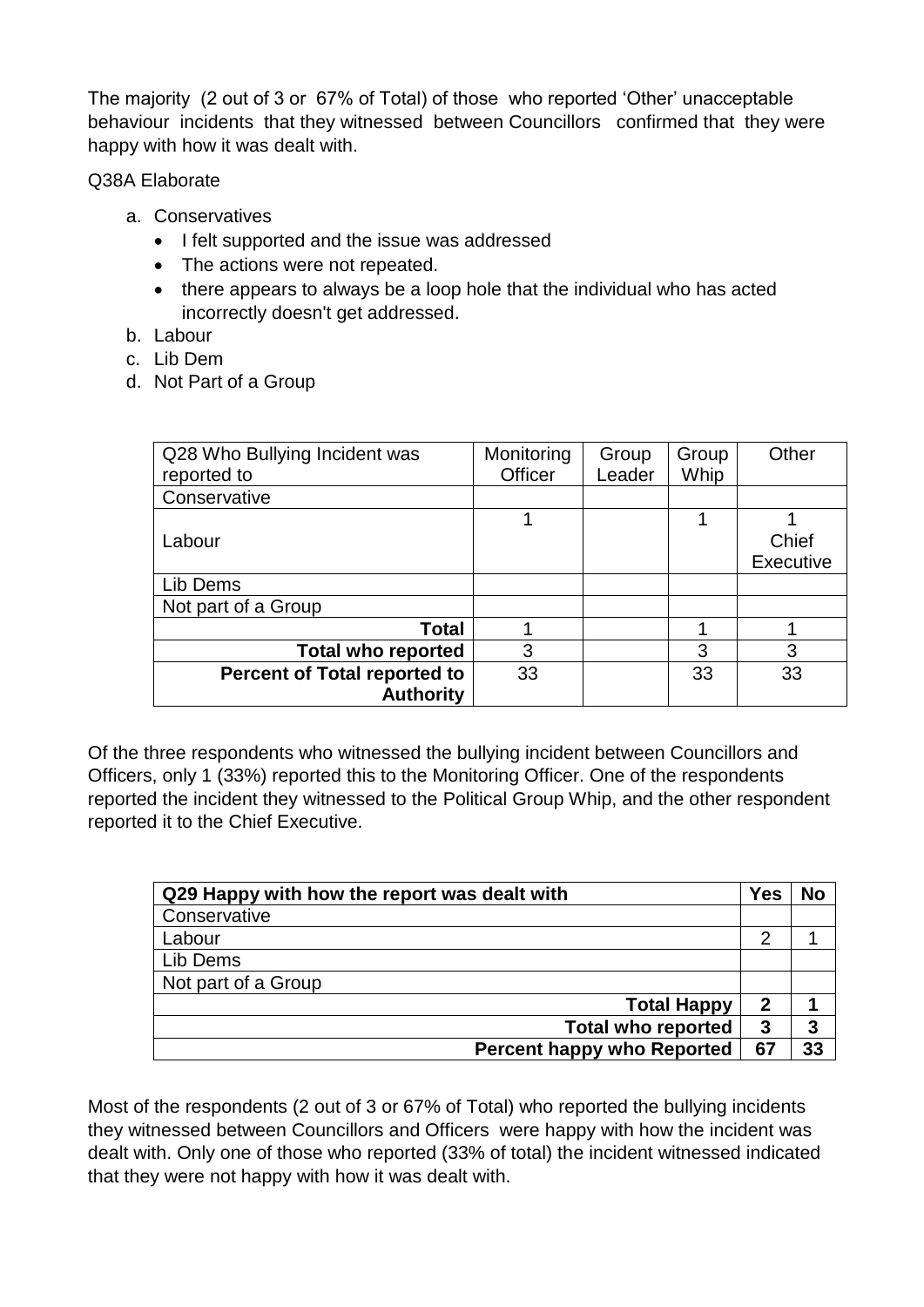Additional information provided by respondents on why they were happy or unhappy with how the incident was dealt with is outlined below.

Q29a Elaborate why happy or not Happy with how incident was dealt with

- a. Conservatives
- b. Labour
	- I raised with the monitoring officer persistent use of social media to encourage aggression towards planning officers
	- not sufficient
- c. Lib Dems
- d. Not part of a group

# <span id="page-25-0"></span>**18.7. Witnessed Discriminatory Behaviours between Councillors and Officers**

| Q23a1 Behaviours Witnessed Discriminatory behaviours between<br><b>Councillors and Officers</b> |    |
|-------------------------------------------------------------------------------------------------|----|
| Conservatives                                                                                   |    |
| Labour                                                                                          |    |
| LibDem                                                                                          |    |
| Not Part of A Group                                                                             |    |
| <b>Total</b>                                                                                    |    |
| <b>Total respondents</b>                                                                        | 43 |
| <b>Percent who Witnessed</b>                                                                    |    |

Only 1 of the respondents confirmed that they had witnessed discriminatory behaviours between Councillors and Officers

| Q33 Report the discrimination between Councillors and Officers that you<br>witnessed | Yes | <b>No</b> |
|--------------------------------------------------------------------------------------|-----|-----------|
| Conservatives                                                                        |     |           |
| Labour                                                                               |     |           |
| Lib Dem                                                                              |     |           |
| Not Part of a Group                                                                  |     |           |
| Total reporting                                                                      |     |           |
| <b>Total Witnessing</b>                                                              |     |           |
| Percent of Total Witnessing and Reporting                                            |     | 100       |

The respondent who have witnessed the discriminatory incident between Councillors and Officers did not report it. The reason for not reporting the witnessed incident is outline in the Table that follows.

Q33a Reason for not reporting discriminatory behaviours witnessed between Councillors and Officers